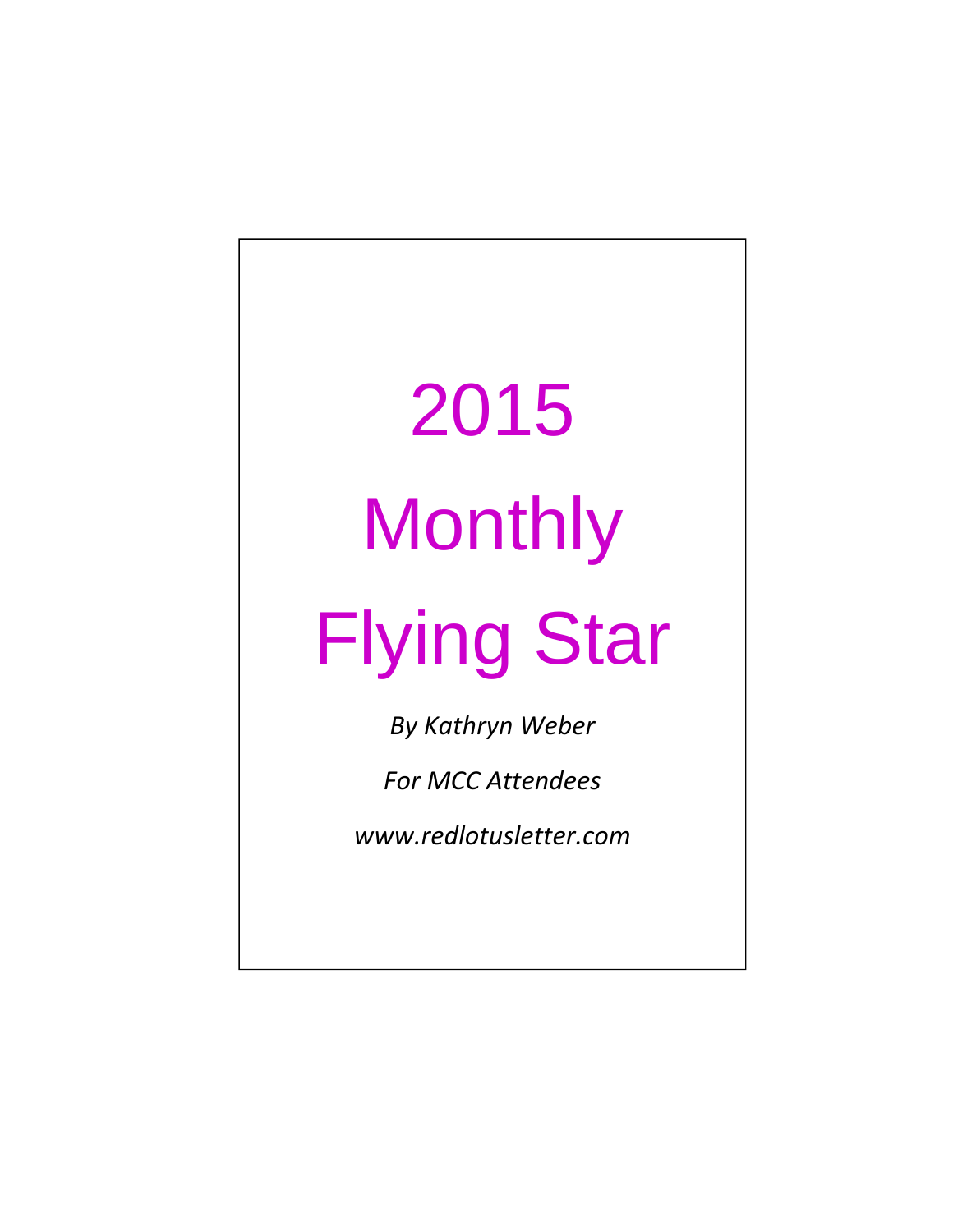#### **Quick Lesson on Flying Star Monthly Stars**

Lots of people want to know how I write the monthly flying star charts, which are attached here for you. There are some simple concepts to understanding this. I've tried to boil this down as simply as possible so you can see the patterns of the energies – once you understand the pattern, you can write calendars yourself, help your clients or just understand how the monthly energies move and change.

Each year, the feng shui flying star changes on February 4.

Notice how the energies shift from January to February from 2014 to 2015, and going down by a factor of one each year thereafter.

#### **ANNUAL ENERGIES\***

| January 2014 | February 2015 February 2016 February 2017 |  |   |
|--------------|-------------------------------------------|--|---|
|              |                                           |  |   |
| ö            |                                           |  | 5 |
|              |                                           |  |   |
| 6            | 5                                         |  | З |
| 5            |                                           |  |   |
| 9            |                                           |  | 6 |
|              | n                                         |  |   |
|              |                                           |  | 8 |
|              |                                           |  |   |
|              |                                           |  |   |

\*Read your MCC Numbers Study Guide on how to interpret the numbers

These are the "annual stars" that will rule the various directions for the year from February to February.

This is how you can look forwards and backwards and see how energies have affected a home and the people who live there.

#### **MONTHLY ENERGIES**

The "monthly stars" are like the annual stars except that the annual stars move just once a year. The monthly stars continue moving backwards from month to month. The monthly stars are the second number in the monthly calendars i.e., 3/5 or 2/4. See blue boxes below.

Notice that the only time the **annual star changes is in February**. It stays the same all year because it is the "annual" star.

However, the second number changes every month, going backward by a factor of one. This is true for all the sectors of west, southwest, northwest, north, northeast, etc.

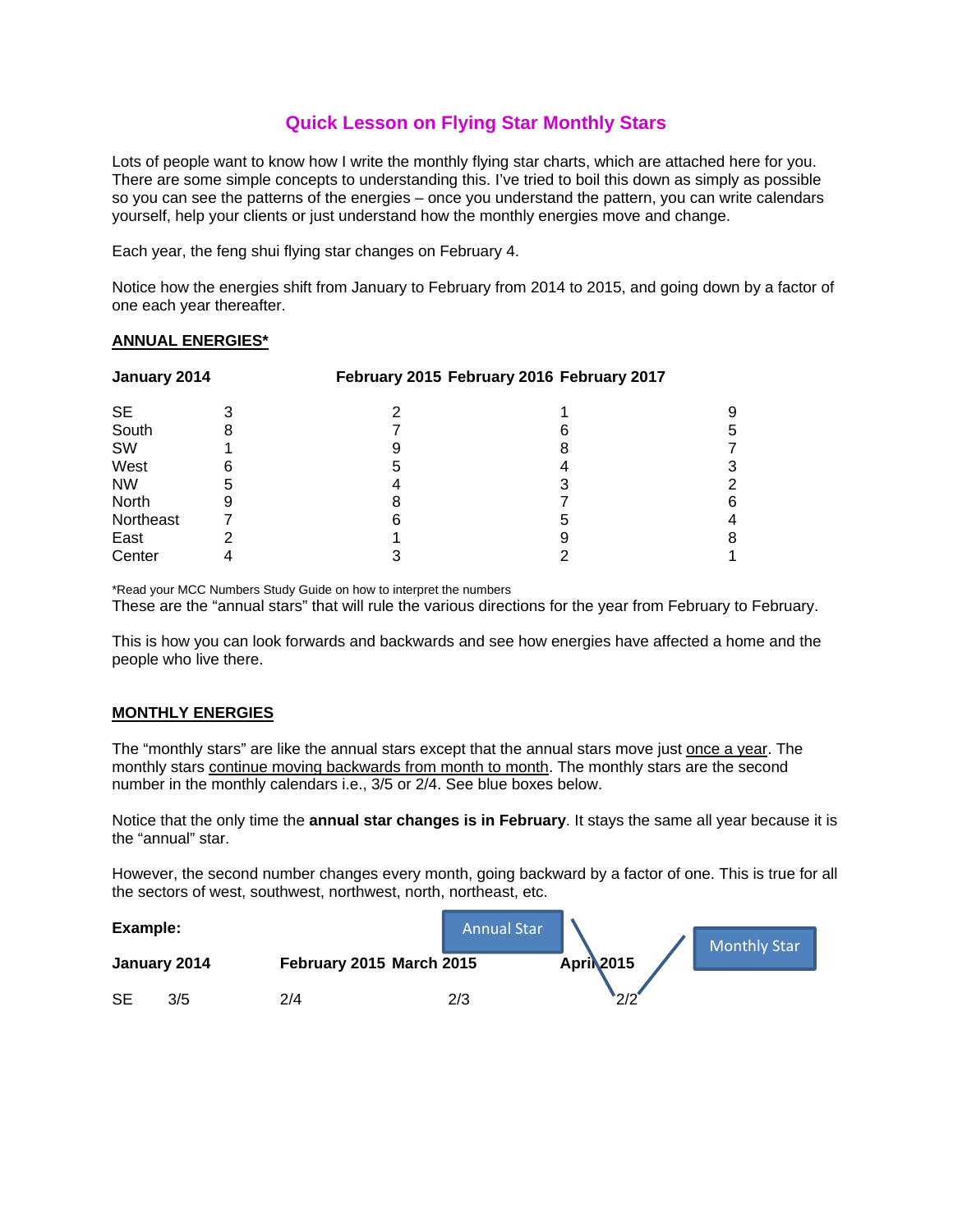Now you can look at the calendar below and have an understanding of how the stars move and change from month to month because now you can see the pattern of movement.

To understand the qualities, be sure to read your numbers guide and this will help you to understand how the two energies fit together.

#### **Numbers RECAP -- Positives & Negatives**

*Auspicious Numbers -- Bring success, prosperity, happiness, love* 

1, 4, 6, 8, 9\*

*Misfortune Numbers -- Bring illness, loss, accidents, separations, legal problems* 

#### 2, 3, 5, 7, 9\*

\*Mutable number. Can be positive or negative depending on the number it's paired with.

Below are some of the combinations you'll see in the calendar that follows.

Read the descriptions in the calendar to understand how these two numbers then relate to each sector. A double 2 can create eye problems, for example, if it were in the south (rules heart and eyes). In the north, it could create problems with the career, ears or kidneys.

*Difficult combinations:* 2/3 (arguments), 5/9 2/9 5/2 (serious illness money problems), 7/9 injuries arguments, 2/7, 5/7 fighting injuries, 3/5 harm to legs or feet.

*Beneficial combinations:* 1/6, 1/8, 1/4 – money, windfalls, opportunity. Any combinations of 1, 4, 6, 8. The number 9 can also be beneficial when it's with a positive number.

#### **Monthly Dates**

So when exactly each month do the dates change? They change each month on the same dates from year to year. That means that in March 2015, the monthly flying star changes on March 6 and goes until April 4. Then April 5 to May 5….every year, year in and year out.

Save this calendar so you can see how the energies. There is a blank calendar for you to use to fill out your own flying star calendar at the end.

Why don't you give it a try?

Be sure to note doubles months – and see if you can find what VERY interesting occurrence will happen next February 2016 by filling out the chart for that month.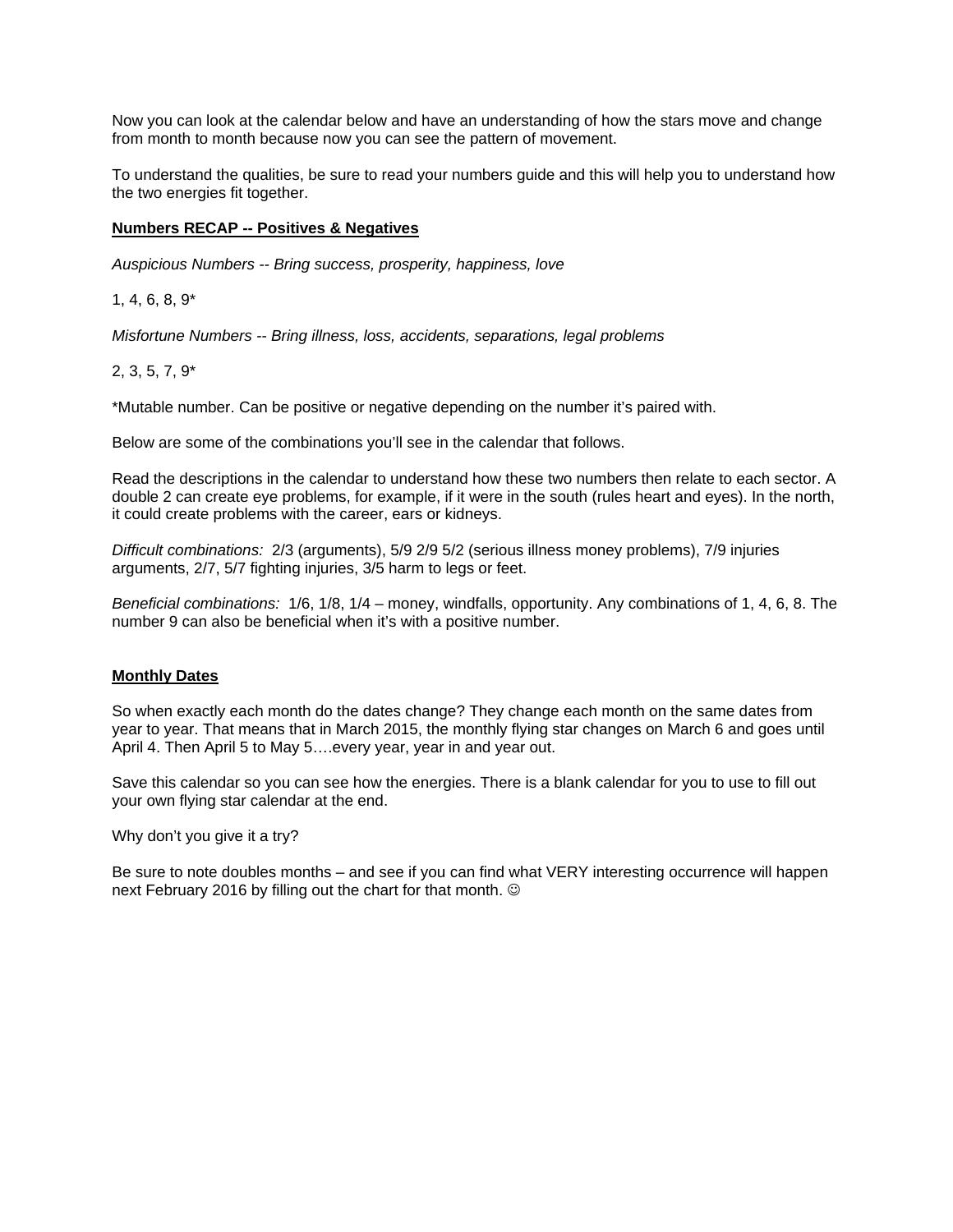| Southeast 3/5                                                                                                                                                                                                                                                                                                                                                                                                                                                                                             | South 8/1                                                                                                                                                                                                                                                                                                                                                                                                                                                                                                                                                                                                                                                                                                                        | Southwest 1/3                                                                                                                                                                                                                                                                                                                                                                                                       |  |
|-----------------------------------------------------------------------------------------------------------------------------------------------------------------------------------------------------------------------------------------------------------------------------------------------------------------------------------------------------------------------------------------------------------------------------------------------------------------------------------------------------------|----------------------------------------------------------------------------------------------------------------------------------------------------------------------------------------------------------------------------------------------------------------------------------------------------------------------------------------------------------------------------------------------------------------------------------------------------------------------------------------------------------------------------------------------------------------------------------------------------------------------------------------------------------------------------------------------------------------------------------|---------------------------------------------------------------------------------------------------------------------------------------------------------------------------------------------------------------------------------------------------------------------------------------------------------------------------------------------------------------------------------------------------------------------|--|
| Watch for money problems and<br>reckless spending. Speculation in<br>stocks and investments are not wise<br>this month. In fact, all financial<br>decisions should be carefully thought<br>over as there can be bankruptcy -<br>especially if your bedroom is located<br>here. Health problems for the oldest<br>daughter could also be severe,<br>especially if his bedroom is here.<br>Broken limbs are also a possibility.<br>Add a pendulum clock or fan to drain<br>the negative energy.             | Great health and financial luck<br>Mixed energy can bring either fame<br>in this location this month!<br>or argumentsmaybe both. Add<br>red/gold in this area as well to keep<br>Good opportunity for career<br>advancement and new<br>arguments from escalating. Watch<br>for liver-related problems in this<br>business prospects. Bird or<br>horse figures and pictures<br>area. Anyone in these sectors will<br>stimulate the annual 8 star.<br>become more difficult if they stay<br>Add red and gold to keep<br>here. Expect the unexpected from<br>arguments at bay. Careful of<br>anyone residing in this sector. Add<br>genital and kidney ailments.<br>bright lights and red colors to<br>exhaust the negative energy. |                                                                                                                                                                                                                                                                                                                                                                                                                     |  |
| East 2/4                                                                                                                                                                                                                                                                                                                                                                                                                                                                                                  | Center 4/6                                                                                                                                                                                                                                                                                                                                                                                                                                                                                                                                                                                                                                                                                                                       | West 6/8                                                                                                                                                                                                                                                                                                                                                                                                            |  |
| This combination of numbers can<br>create sexual advances and more<br>romantic interest. Or it could translate<br>to literary and academic luck. Display<br>a globe or crystals to enhance the<br>studious benefits. Watch for bickering<br>between females or difficult women at<br>work. Watch for illnesses of the<br>abdominal region and marital infidelity<br>if your bedroom is located here.                                                                                                      | The White 6 star of heavenly<br>luck and favor comes to the<br>center. Possible surprise<br>money for anyone who works in<br>this sector. Windfalls and<br>money attached to education,<br>exams, sales or literary works.<br>Possible literary fame and<br>academic success. Add gems<br>and stones here to enhance.<br>However, investments and<br>stocks could be lucrative.                                                                                                                                                                                                                                                                                                                                                  | Excellent wealth stars could bring<br>great news about children, good<br>news about real estate, career, or<br>even fame. BIG help for the<br>children of the house! Reputation<br>soars for anyone working in this<br>sector. Watch for stress and<br>overworking. Consider buying<br>property. Display fountain in this<br>sector if it is a living room, dining,<br>room, or front door area.                    |  |
| Northeast 7/9                                                                                                                                                                                                                                                                                                                                                                                                                                                                                             | North 9/2                                                                                                                                                                                                                                                                                                                                                                                                                                                                                                                                                                                                                                                                                                                        | Northwest 5/7                                                                                                                                                                                                                                                                                                                                                                                                       |  |
| Be careful if this area is your<br>bedroom. It's possible that you may<br>be arguing more than usual. If your<br>front door is in this sector, be extra<br>cautious when locking up at night as<br>burglary and robbery is possible.<br>Watch any candles as the possibility<br>of fire is also likely with this energy.<br>Fidelity is also an issue as excess<br>sexual energy is pronounced in this<br>sector (good for bachelors). Watch<br>for heart problems if your<br>bedroom/front door is here. | If you have a home office<br>located here, you could have<br>business problems. Even if you<br>don't social setbacks are<br>possible. Watch for problems<br>with the eyes, reproductive<br>organs, and stomach<br>complaints. Better to move out<br>of the bedroom if you sleep<br>here. Be extra cautious with<br>children as this can create<br>severe mental stress or<br>problems. Add 6-rod hollow<br>windchime here.                                                                                                                                                                                                                                                                                                       | The breadwinner could suffer from<br>injury this month. Possible problems<br>with escalating arguments,<br>violence, quarrels and<br>disagreements over money. Watch<br>for illnesses related to foods, mouth<br>problems, and reproductive<br>diseases. Possible robbery and<br>violence. Watch for bleeding<br>problems. Drug-related problems<br>also possible. Add water feature<br>here to dampen the effects. |  |

# **January 5, 2015 – February 3, 2015**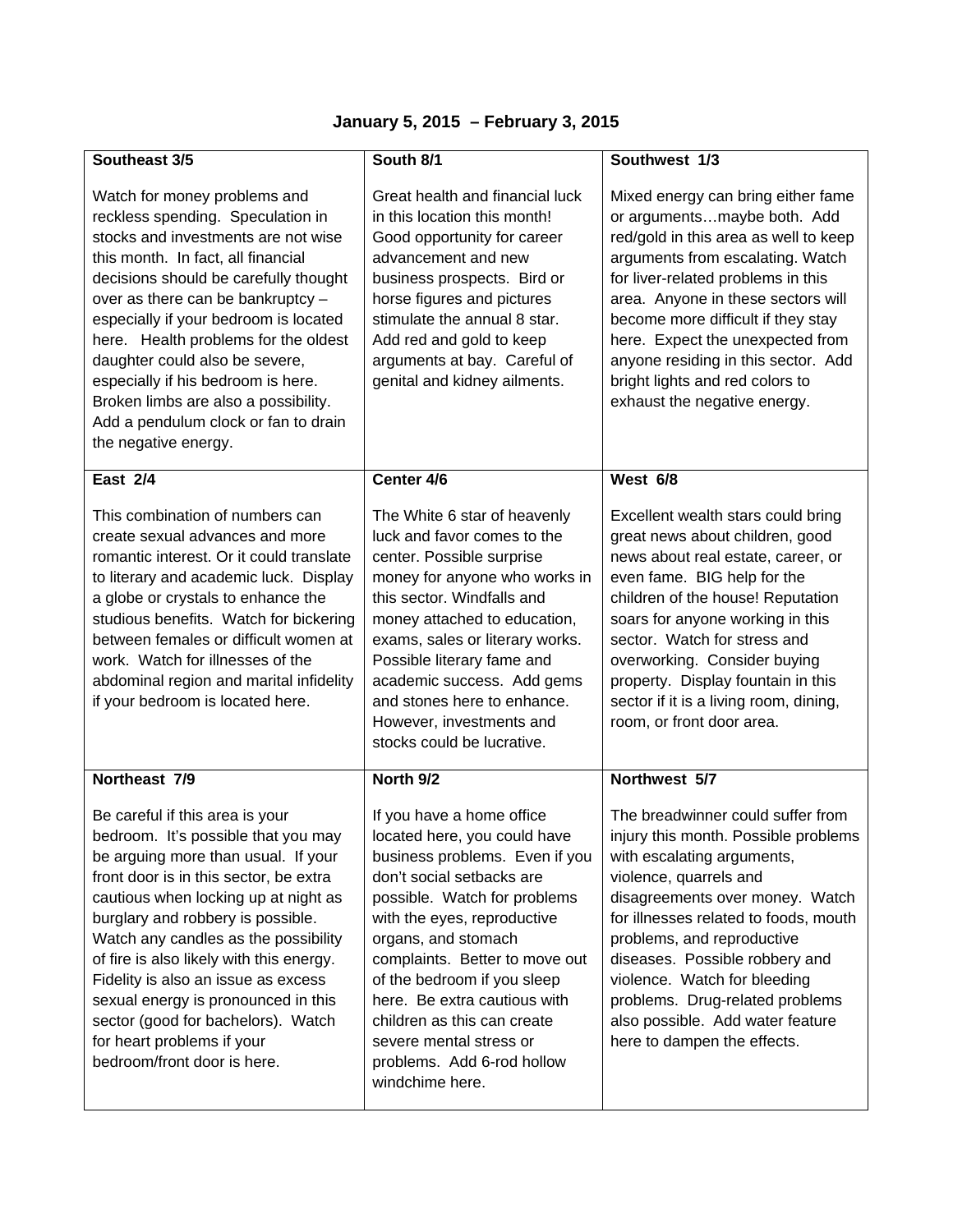| <b>February 4 – March 5, 2015</b> |
|-----------------------------------|

This is the month feng shui changes every year on the same day.

| Southeast 2/4                                                                                                                                                                                                                                                                                                                                                                                                                                                               | South 7/9                                                                                                                                                                                                                                                                                                                                                                                                                                                                                                          | Southwest 9/2                                                                                                                                                                                                                                                                                                                                                                                                                                 |  |
|-----------------------------------------------------------------------------------------------------------------------------------------------------------------------------------------------------------------------------------------------------------------------------------------------------------------------------------------------------------------------------------------------------------------------------------------------------------------------------|--------------------------------------------------------------------------------------------------------------------------------------------------------------------------------------------------------------------------------------------------------------------------------------------------------------------------------------------------------------------------------------------------------------------------------------------------------------------------------------------------------------------|-----------------------------------------------------------------------------------------------------------------------------------------------------------------------------------------------------------------------------------------------------------------------------------------------------------------------------------------------------------------------------------------------------------------------------------------------|--|
| This combination of numbers can<br>create sexual advances and more<br>romantic interest. Or it could<br>translate to literary and academic<br>luck. Display a globe or crystals to<br>enhance the studious benefits.<br>Watch for bickering between<br>females or difficult women<br>regarding money. Watch for<br>illnesses of the abdominal region<br>and marital infidelity if your<br>bedroom is located here.                                                          | Be careful if this area is your<br>bedroom. It's possible that you<br>may be arguing more than<br>usual. If your front door is in<br>this sector, be extra cautious<br>when locking up at night as<br>burglary and robbery is<br>possible. Watch any candles<br>as the possibility of fire is also<br>likely with this energy. Fidelity<br>is also an issue as excess<br>sexual energy is pronounced in<br>this sector (good for bachelors).<br>Watch for heart problems if<br>your bedroom/front door is<br>here. | If you have a home office located<br>here, you could have business,<br>health, relationship or financial<br>problems. Even if you don't social<br>setbacks are possible. Watch for<br>problems with the eyes,<br>reproductive organs, and stomach<br>complaints. Better to move out of<br>the bedroom if you sleep here.<br>Financial, relationship or illness<br>problems for the woman of the<br>house. Add 6-rod hollow<br>windchime here. |  |
| <b>East 1/3</b>                                                                                                                                                                                                                                                                                                                                                                                                                                                             | Center 3/5                                                                                                                                                                                                                                                                                                                                                                                                                                                                                                         | <b>West 5/7</b>                                                                                                                                                                                                                                                                                                                                                                                                                               |  |
| Mixed energy can bring either<br>fame or argumentsmaybe both.<br>Add red/gold in this area as well to<br>keep arguments from escalating.<br>Watch for liver-related problems in<br>this area. Anyone in these sectors<br>will become more difficult if they<br>stay here. Expect the unexpected<br>from anyone residing in this sector.<br>Add bright lights and red colors to<br>exhaust the negative and<br>argumentative energy. Watch for<br>legal problems this month. | Watch for money problems and<br>reckless spending. Speculation<br>in stocks and investments are<br>not wise this month. In fact, all<br>financial decisions should be<br>carefully thought over as there<br>can be bankruptcy - especially<br>if your bedroom is located here.<br>Health problems for the oldest<br>son could also be severe.<br>Broken limbs are also a<br>possibility. Add a pendulum<br>clock or fan to drain the<br>negative energy.                                                           | Children could suffer from injury by<br>metal this month. Possible<br>problems with escalating<br>arguments, violence, quarrels and<br>disagreements over money.<br>Watch for illnesses related to<br>foods, mouth problems, and<br>bullying. Possible robbery and<br>violence. Watch for bleeding<br>problems. Drug-related problems<br>also possible. Add water feature<br>here to dampen the effects.                                      |  |
| Northeast 6/8                                                                                                                                                                                                                                                                                                                                                                                                                                                               | North 8/1                                                                                                                                                                                                                                                                                                                                                                                                                                                                                                          | Northwest 4/6                                                                                                                                                                                                                                                                                                                                                                                                                                 |  |
| Excellent wealth stars could bring<br>great news about studies,<br>education or writing. Expect good<br>news about real estate, career, or<br>even fame. BIG help for the sons<br>of the house! Reputation soars for<br>anyone working in this sector.<br>Watch for stress and overworking.<br>Consider buying property. Display<br>fountain in this sector.                                                                                                                | Great health and financial luck<br>in this location this month!<br>Good opportunity for career<br>advancement and new<br>business prospects. Bird or<br>horse figures and pictures<br>stimulate the annual 8 star.<br>Add red and gold to keep<br>arguments at bay. Careful of<br>genital and kidney ailments.                                                                                                                                                                                                     | The windfall star visits! Possible<br>surprise money for anyone who<br>works in this sector. Windfalls and<br>money attached to education,<br>exams, sales or literary works.<br>Possible literary fame and<br>academic success. Add gems and<br>stones here to enhance. However,<br>investments and stocks could be<br>lucrative.                                                                                                            |  |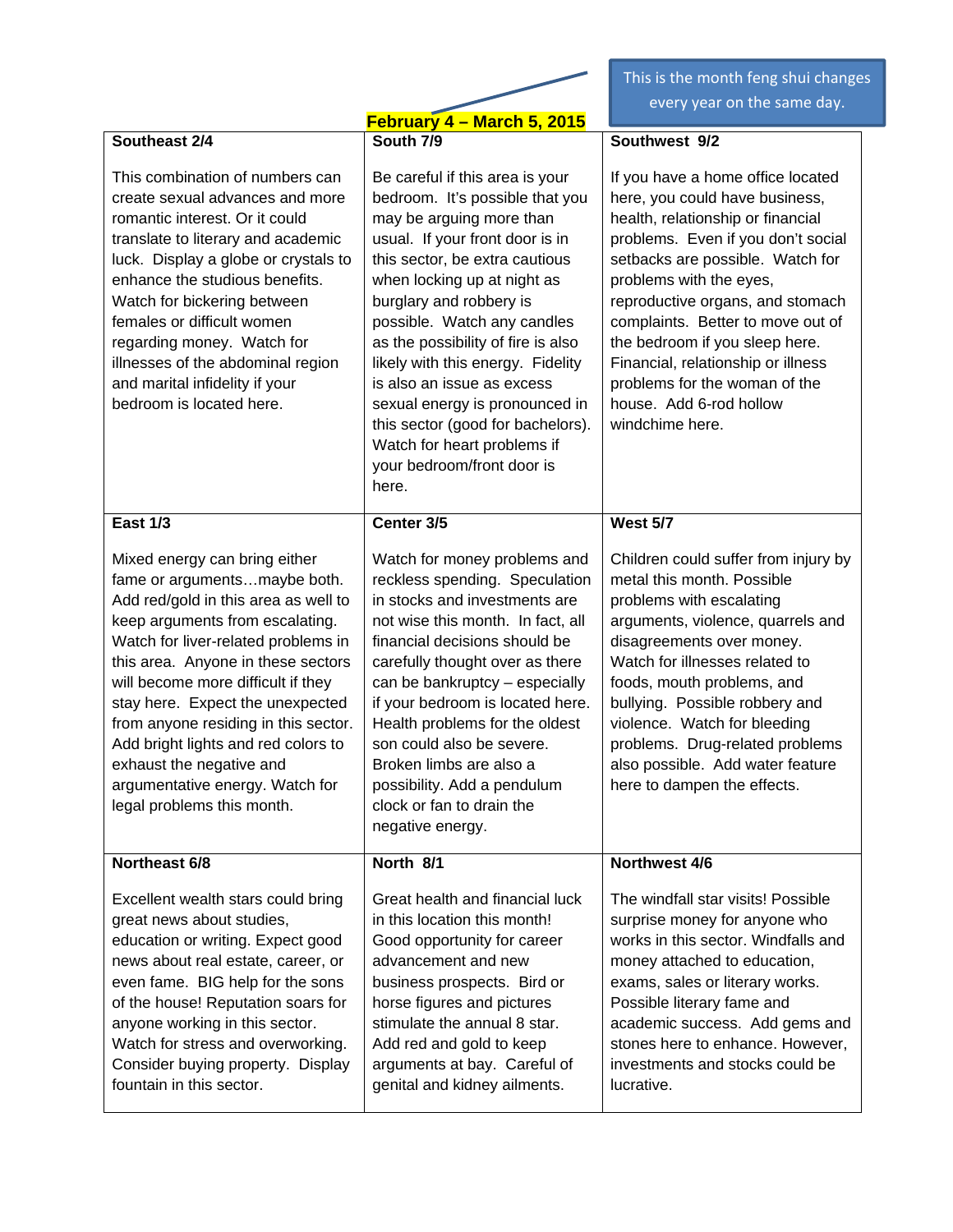# **March 6 – April 4, 2015**

| Southeast 2/3                                                                                                                                                                                                                                                                                                                                                                                                                                                                             | South 7/8                                                                                                                                                                                                                                                                                                                                                                                                                                                                  | Southwest 9/1                                                                                                                                                                                                                                                                                                                                                                                      |
|-------------------------------------------------------------------------------------------------------------------------------------------------------------------------------------------------------------------------------------------------------------------------------------------------------------------------------------------------------------------------------------------------------------------------------------------------------------------------------------------|----------------------------------------------------------------------------------------------------------------------------------------------------------------------------------------------------------------------------------------------------------------------------------------------------------------------------------------------------------------------------------------------------------------------------------------------------------------------------|----------------------------------------------------------------------------------------------------------------------------------------------------------------------------------------------------------------------------------------------------------------------------------------------------------------------------------------------------------------------------------------------------|
| The 2/3 elements clash and can<br>create arguments and bickering -<br>especially over money, bills,<br>investments. Gossip and<br>arguments could even result in<br>legal disputes. Keep the area<br>quiet and dimly lit. Watch for<br>stressful relationships and money<br>worries. Daughters and sons may<br>also argue. Stomach problems<br>may also arise. Add red and gold<br>to this area to calm it or add a<br>laughing Buddha figure.                                            | Looking for love? Good love<br>potential amoung young people<br>is possible, so singles, take<br>note. Water features placed<br>here bring big money gains.<br>Want to gain ground over your<br>competition? You can this<br>month. Money can be gained<br>through social connections - so<br>take your friend's stock tips<br>seriously.                                                                                                                                  | Great chance to have an<br>opportunity presented to the<br>woman of the house $-$ or gain<br>money through women. Consider<br>a fountain in this area to boost the<br>wealth potential as this is a sum of<br>ten area. Get out there and pursue<br>new opportunities. Clash of<br>energies could cause relationships<br>problems in social circles or you<br>find relationships run hot and cold. |
| <b>East 1/2</b>                                                                                                                                                                                                                                                                                                                                                                                                                                                                           | Center 3/4                                                                                                                                                                                                                                                                                                                                                                                                                                                                 | <b>West 5/6</b>                                                                                                                                                                                                                                                                                                                                                                                    |
| Watch for problems with health,<br>particularly the stomach. Careful<br>as accidents and other misfortunes<br>are also possible. Watch for<br>severe marital problems, especially<br>if the marital bedroom is here or<br>the front door is located here.<br>Overbearing women and timid<br>males can cause serious problems<br>such as divorce or separation.<br>Use another door instead. Watch<br>for stomach problems. Add a lush<br>plant or flowers here to control this<br>energy. | Severe stress can be caused<br>here in this sector this month.<br>Oldest daughter worries. Watch<br>for theft of money through<br>unscrupulousness or sneaky<br>theft. Good sector for<br>academic success/writers.<br>Children do well with studies.<br>Avoid plants here because of<br>romantic-related gossip. Watch<br>for stress among all family<br>members. Crystals and globes<br>help writers and students.<br>Bright lights and red candles<br>stop excess wood. | The 6 star offers some windfall<br>opportunities! Money or<br>opportunity comes out of nowhere.<br>Dangerous for the children in the<br>house or anyone in the house from<br>injury to head. Potential for cancer<br>of internal organs. Difficulties with<br>stress and mental fatigue. Careful<br>of loss for the man of the house<br>with investments or gambling or<br>legal problems.         |
| Northeast 6/7                                                                                                                                                                                                                                                                                                                                                                                                                                                                             | North 8/9                                                                                                                                                                                                                                                                                                                                                                                                                                                                  | Northwest 4/5                                                                                                                                                                                                                                                                                                                                                                                      |
| Watch for disagreements and<br>violence. Potential for bleeding<br>and blood loss. Move out of here if<br>there is pregnancy. Potential for<br>miscarriage. Add water here to<br>curb the metal energy or if this is a<br>bedroom, add blue linens, black<br>accents to control the metal<br>energy. Watch for dog bites.                                                                                                                                                                 | Great social success and<br>money making opportunities<br>appear! Students excel this<br>month. Potential, though, for<br>some recognition and fame for<br>women and young men.<br>Intelligence heightened, rise in<br>income from education. Add<br>lights and red colors to<br>stimulate the fame element but<br>avoid candles.                                                                                                                                          | The man of the house needs to<br>watch for significant health or<br>financial problems. There can even<br>be problems with a wandering eye.<br>Add metal here to help weaken the<br>5 star that's visiting this month.<br>Plants can also help drain the 5<br>star of some of its bite.                                                                                                            |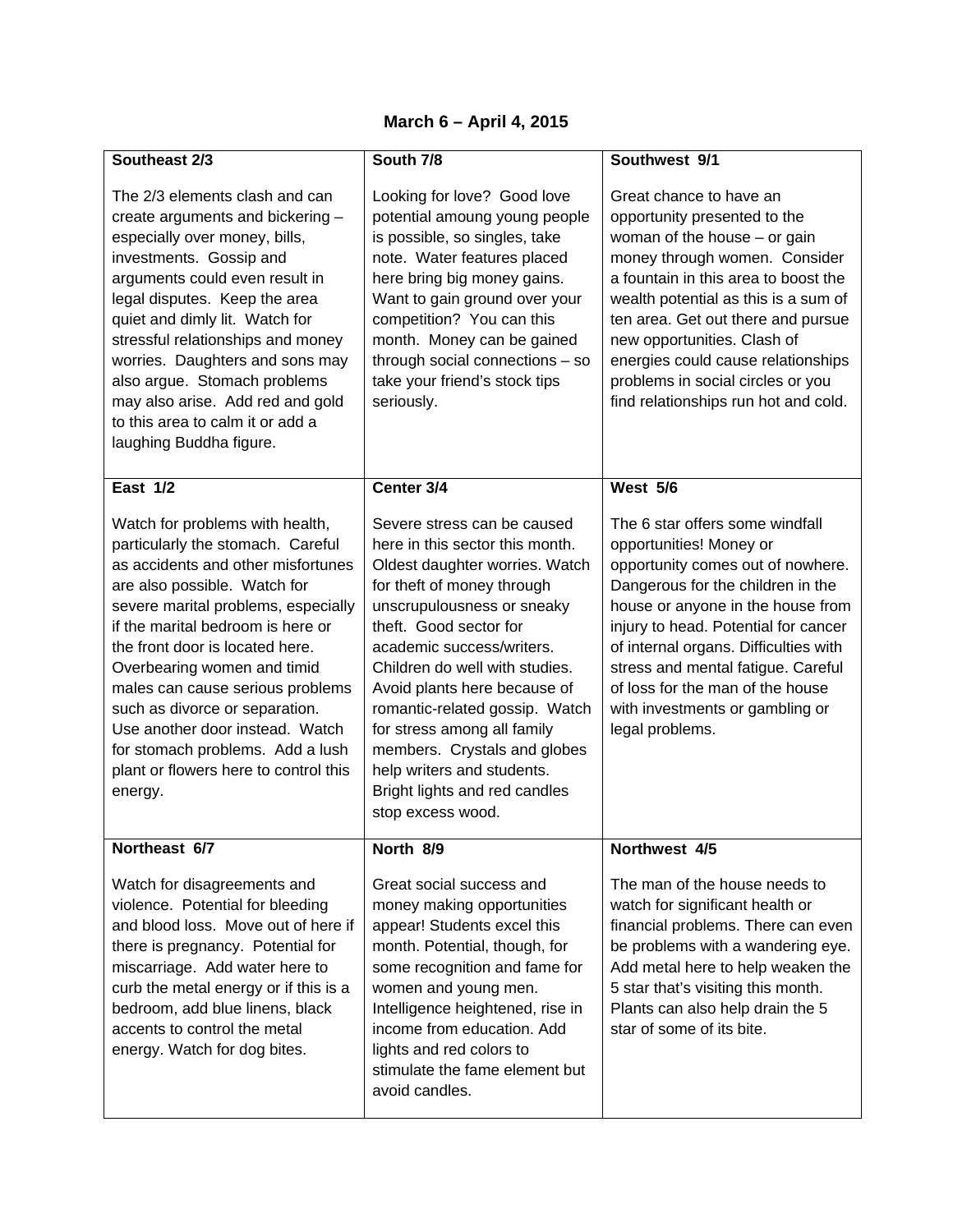# **April 5 – May 5, 2015**

| Southeast 2/2                                                                                                                                                                                                                                                                                                                                                                                                                                                                                          | South 7/7                                                                                                                                                                                                                                                                                                                                                                                                                             | Southwest 9/9                                                                                                                                                                                                                                                                                                                                                                                                                            |
|--------------------------------------------------------------------------------------------------------------------------------------------------------------------------------------------------------------------------------------------------------------------------------------------------------------------------------------------------------------------------------------------------------------------------------------------------------------------------------------------------------|---------------------------------------------------------------------------------------------------------------------------------------------------------------------------------------------------------------------------------------------------------------------------------------------------------------------------------------------------------------------------------------------------------------------------------------|------------------------------------------------------------------------------------------------------------------------------------------------------------------------------------------------------------------------------------------------------------------------------------------------------------------------------------------------------------------------------------------------------------------------------------------|
| Watch for excessive stress and<br>strain over money and/or health.<br>Watch for digestive, reproductive<br>complaint, or diseases of the liver.<br>Careful of accidents as the double<br>2 stars create excess illness and<br>accident energy. Add a 6 rod<br>metal windchime to exhaust this<br>energy or lush plants to drain this<br>energy. Keep lights low, and noise<br>to a minimum.                                                                                                            | The fame sector hosts serious<br>robbery energy here. Be extra<br>cautious if this is your front<br>door, living room, or bedroom.<br>Possible knife or stab wounds<br>and bleeding problems. Keep<br>lights on and the area well-lit.<br>Watch if this is an area where<br>you work with tools as serious<br>accidents from cutting or<br>electricity. Add water here to<br>dissolve this negative energy.                           | Home could be a source of parties<br>and social gatherings. Good<br>wealth luck and opportunity for<br>anyone working in this sector to<br>acquire wealth and make long-<br>term plans for income. Excellent<br>for sales people. Watch for<br>arguments, eye or heart problems<br>as the fire energy can be too much<br>to control.                                                                                                     |
| East $1/1$                                                                                                                                                                                                                                                                                                                                                                                                                                                                                             | Center 3/3                                                                                                                                                                                                                                                                                                                                                                                                                            | <b>West 5/5</b>                                                                                                                                                                                                                                                                                                                                                                                                                          |
| Wealth and lots of it can be<br>accumulated here this month -<br>especially if you're front door or<br>office is located here. If you have<br>an office here, advancement is<br>likely. Work on money making<br>ventures in this sector. Creative<br>types also do well here, such as<br>musicians, writers, and artists.<br>Display a water feature here to<br>magnify the good energy. Or,<br>display a picture of water or place<br>an aquarium here.                                               | Oldest daughter, or the whole<br>family, may be in a bad mood<br>this month or suffer from<br>depression or low energy.<br>Squabbles and arguments are<br>likely. There could be bickering<br>about money, and health<br>complaints may abound. Make<br>this area bright with lamps, lava<br>lamps, or candles. This will<br>offset the negative wood<br>energy. Red colors are also<br>beneficial here.                              | The descendant's sector hosts<br>some very serious negative energy<br>here. There could be major loss of<br>money, serious accidents, or<br>severe illness such as cancer.<br>Display 6-rod windchime, add a<br>fan, or metal to stop the dreaded<br>five energy. In the bedroom, this<br>affliction can cause impotence.<br>Keep the area dark and quiet.<br>Move out of here if possible.                                              |
| Northeast 6/6                                                                                                                                                                                                                                                                                                                                                                                                                                                                                          | North 8/8                                                                                                                                                                                                                                                                                                                                                                                                                             | Northwest 4/4                                                                                                                                                                                                                                                                                                                                                                                                                            |
| Windfalls, influence, and people<br>coming to your aid are all part of<br>the double 6, but watch that the<br>combination can create problems<br>with lungs. Add 6 Chinese coins<br>here to tap the wealth potential.<br>Be careful if a shop is located here<br>or the kitchen as there is a<br>potential for cuts and bleeding.<br>Watch for sharp items in this area<br>or electrical shock. Add black<br>elements to help control and add a<br>wealth bowl to stimulate windfalls<br>and winnings. | Terrific wealth and relationship<br>luck located here. The potential<br>for career advancement,<br>wonderful business<br>opportunities, & financial gain<br>are all possible here. Great<br>location for a home office, front<br>door, or bedroom. If a living or<br>dining room, entertain clients<br>here for business<br>advancement. Add water here<br>for great wealth luck. Spend<br>lots of time here and ring a gold<br>bell. | Success revolves around written<br>communication. Academic and<br>artistic and creative pursuits<br>advance in this sector. Romance<br>luck also flourishes. Men may see<br>many women being attracted to<br>them. Add plants or flowers to<br>boost love luck if you are single.<br>Don't add water here or it could<br>cause marital or relationship<br>problems. Literary fame and<br>academic advancement and<br>recognition likely. |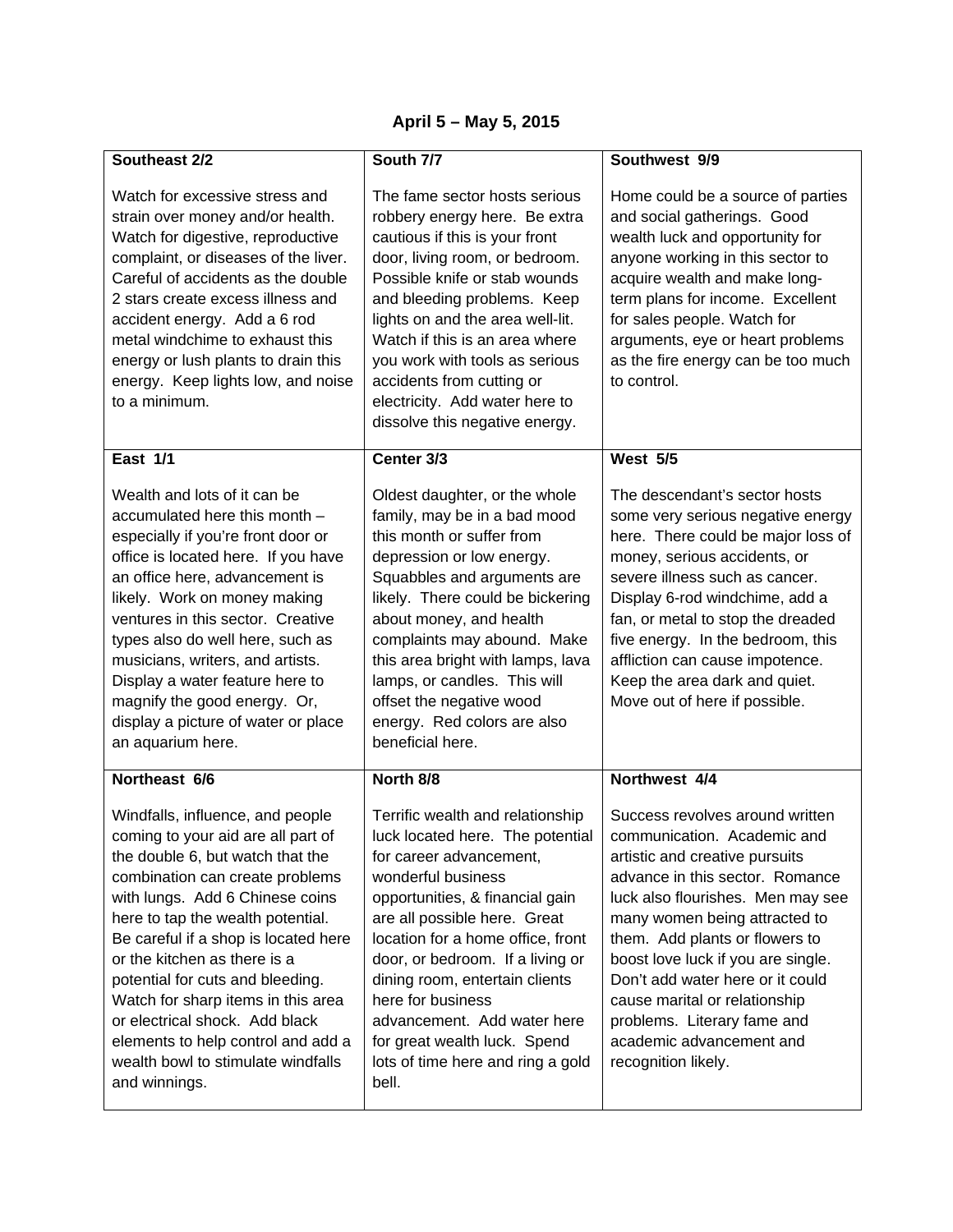# **May 6 – June 5, 2015**

| Southeast 2/1                                                                                                                                                                                                                                                                                                                                                                                               | South 7/6                                                                                                                                                                                                                                                                                                                                                                                             | Southwest 9/8                                                                                                                                                                                                                                                                                                                                                                                                                  |
|-------------------------------------------------------------------------------------------------------------------------------------------------------------------------------------------------------------------------------------------------------------------------------------------------------------------------------------------------------------------------------------------------------------|-------------------------------------------------------------------------------------------------------------------------------------------------------------------------------------------------------------------------------------------------------------------------------------------------------------------------------------------------------------------------------------------------------|--------------------------------------------------------------------------------------------------------------------------------------------------------------------------------------------------------------------------------------------------------------------------------------------------------------------------------------------------------------------------------------------------------------------------------|
| The white star brings financial luck<br>and opportunity in this sector!<br>Good opportunity to make money<br>through real estate or women.<br>This may also be the month to look<br>at stocks and other investments as<br>you can make some money here.<br>Display 6 Chinese coins or a 6-rod<br>windchime to help the one star and<br>exhaust the illness-causing 2 star.                                  | A mixed bag of stars. The 6<br>star offers potential windfall<br>energy. Watch for social<br>disagreements. Potential for<br>bleeding and blood loss. Move<br>out of here if there is<br>pregnancy. Potential for<br>miscarriage. Add water here to<br>curb the metal energy or if this<br>is a bedroom, add blue linens,<br>black accents to control the<br>metal energy.                            | Good news about social and<br>business advancement if your front<br>door, living room, or bedroom is<br>located here. Good opportunity for<br>recognition by others, romantic<br>and sociable times, and wealth<br>advancement. Tendency toward<br>work stress and overwork needs<br>curbing. Add water fountain here<br>to tap the great wealth of the water<br>star. Good news and popularity for<br>the women of the house. |
| <b>East 1/9</b>                                                                                                                                                                                                                                                                                                                                                                                             | Center 3/2                                                                                                                                                                                                                                                                                                                                                                                            | West 5/4                                                                                                                                                                                                                                                                                                                                                                                                                       |
| Mixed energy this month for this<br>sector. Sons could be<br>troublesome and hot-headed. Add<br>crystals and stone or earth<br>elements to control this energy.<br>On the plus side, there is potential<br>to attract wealth and for fun times<br>for families. A fountain in this area<br>could boost the wealth potential as<br>this is a sum of ten area. Careful<br>of eye complaints or back injuries. | Bickering and stress in the<br>family, particularly for the oldest<br>daughter will be evident.<br>Troubles come out of the blue.<br>Romantic tangles possible,<br>causing excessive emotional<br>strain. Good literary and<br>academic energy helps<br>students and writers. Study in<br>this sector. Metal objects will<br>help to control the negative<br>effects of the excessive wood<br>energy. | Careful of speculative investments<br>and gambling losses. Potential for<br>diseases, infections and problems<br>with skin and breasts. Add metal to<br>offset negativity. Windchimes, fans<br>or pendulum clocks can offset the<br>illness energy here this month.<br>Singles could find love. Students<br>will have study and writing<br>success.                                                                            |
| Northeast 6/5                                                                                                                                                                                                                                                                                                                                                                                               | North 8/7                                                                                                                                                                                                                                                                                                                                                                                             | Northwest 4/3                                                                                                                                                                                                                                                                                                                                                                                                                  |
| Possible unexpected sources of<br>income from stocks, gambling,<br>awards, or prizes. Careful of<br>health problems of the head in<br>children, cancer of the mouth or<br>head area for man of the house.<br>Add metal windchime, pendulum<br>clock, or metal accessories to hold<br>down the negative five energy and<br>boost the beneficial six energy.<br>Keep this area dim and quiet.                 | Looking for love? Good love<br>potential is possible, so singles,<br>take note. Watch for violence,<br>robbery, or accidents related to<br>metal (knives, scissors, car<br>accidents, shop accidents). Be<br>careful about locking doors and<br>safety this month. There could<br>be gossip on the job or loss of<br>opportunity.                                                                     | Watch that bickering and stress in<br>the family doesn't get out of<br>control. Romantic tangles possible,<br>causing excessive emotional strain<br>and possible depression. Lights or<br>metal objects will help to control<br>the negative effects of the<br>excessive wood energy. Single<br>men should watch out for attracting<br>"crazy" girlfriends.                                                                    |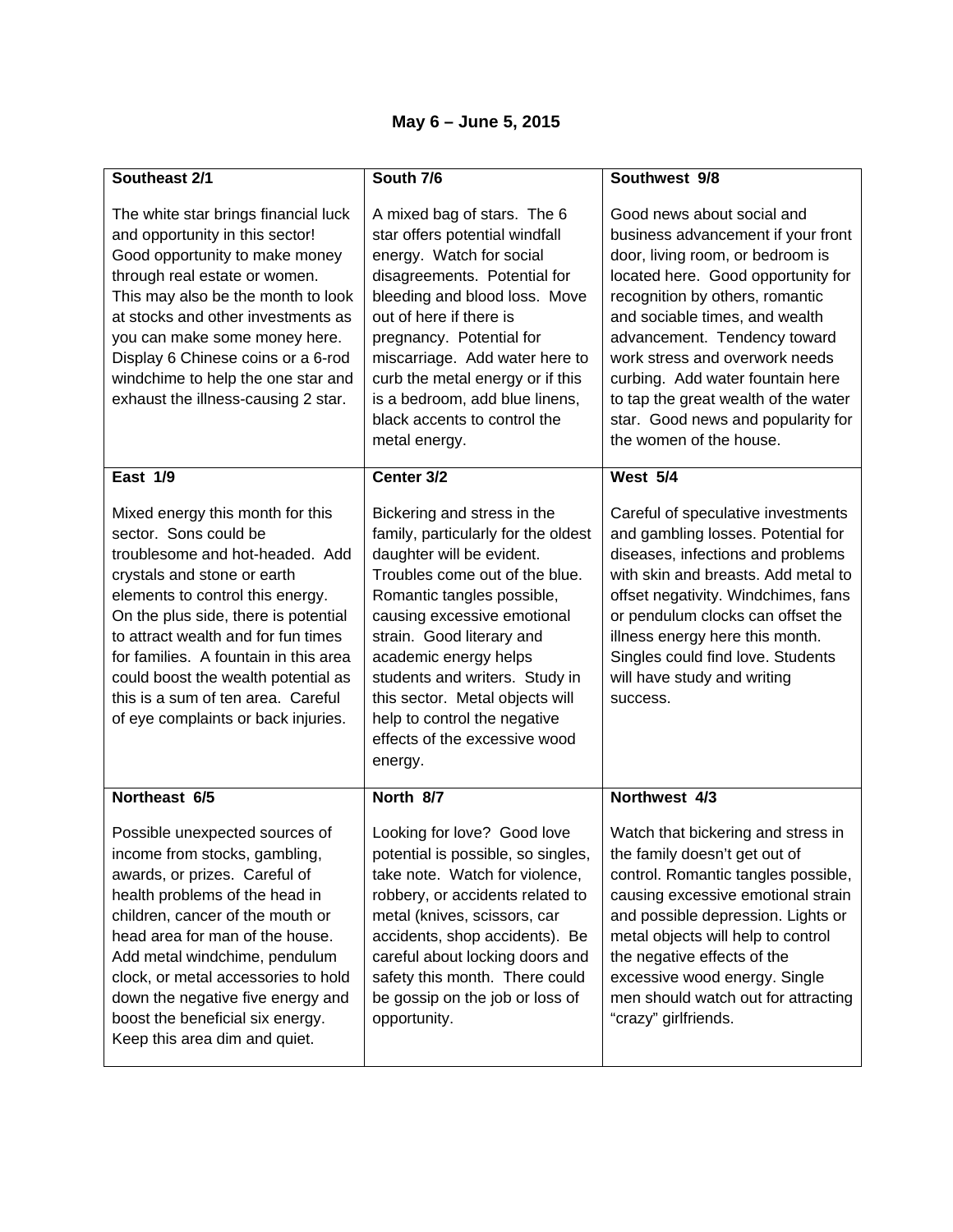# **June 6 – July 6, 2015**

| Southeast 2/9                                                                                                                                                                                                                                                                                                                                                                                                                                                                                      | South 7/5                                                                                                                                                                                                                                                                                                                                                                                                     | Southwest 9/7                                                                                                                                                                                                                                                                                                                                                                                                                               |
|----------------------------------------------------------------------------------------------------------------------------------------------------------------------------------------------------------------------------------------------------------------------------------------------------------------------------------------------------------------------------------------------------------------------------------------------------------------------------------------------------|---------------------------------------------------------------------------------------------------------------------------------------------------------------------------------------------------------------------------------------------------------------------------------------------------------------------------------------------------------------------------------------------------------------|---------------------------------------------------------------------------------------------------------------------------------------------------------------------------------------------------------------------------------------------------------------------------------------------------------------------------------------------------------------------------------------------------------------------------------------------|
| If you have a home office located<br>here, you could have business<br>problems. Even if you don't career<br>setbacks are possible. Watch for<br>problems with the eyes,<br>reproductive organs, and stomach<br>complaints. Watch also for kidney<br>ailments and overwork. Better to<br>move out of the bedroom if you<br>sleep here or if you are pregnant.<br>Be extra cautious with children as<br>this can create severe mental<br>stress or problems. Place a 6-rod<br>hollow windchime here. | Possible problems with<br>escalating arguments, violence,<br>quarrels and disagreements.<br>Watch for illnesses related to<br>foods, mouth problems, and<br>reproductive diseases, and<br>excess worry. Possible robbery<br>and violence, mouth afflictions<br>such as ulcers, cavities.<br>Add<br>water feature here to dampen<br>the effects. Keep this area<br>quiet and dim.                              | This energy creates infidelities and<br>problems with relationships.<br>Sexual advances are common and<br>this is not a problem if you are<br>single, but committed relations can<br>be strained if this sector is the<br>bedroom. Watch candles for the<br>potential for fire. Heart problems<br>are a possibility. There is also a<br>potential for robbery or burglary.<br>Add water or crystals here to<br>control the negative energy. |
| East 1/8                                                                                                                                                                                                                                                                                                                                                                                                                                                                                           | Center 3/1                                                                                                                                                                                                                                                                                                                                                                                                    | <b>West 5/3</b>                                                                                                                                                                                                                                                                                                                                                                                                                             |
| Great luck in this location this<br>month for the oldest son or the<br>whole family! Good opportunity for<br>career advancement and new<br>business prospects plus wealth.<br>The water 8 star is here, so<br>stimulate this area if it's your front<br>door, living room, or office! Put in<br>a water feature here to tap the<br>great wealth in this sector. Add<br>Chinese coins here as well for<br>more wealth luck.                                                                         | Wood energy can cause some<br>bickering, but the 1 white star<br>can bring about some good<br>fortune such as opportunity to<br>travel. Career advancement<br>and musical advancement is<br>possible so be sure to activate<br>this area by being in this area.<br>Potential for legal problems or<br>arguments. Add red and gold<br>here to hold quarrelsome<br>energy down.                                 | Stress from the 5/3 combination<br>can create arguments over health<br>problems especially those related<br>to the oldest son or man of the<br>house. Watch for tangles over<br>money or real estate and for credit<br>card fraud or carelessness. Keep<br>the area quiet and dim. Metal<br>colors and objects will also help to<br>control some of the negative five<br>and three energy.                                                  |
| Northeast 6/4                                                                                                                                                                                                                                                                                                                                                                                                                                                                                      | North 8/6                                                                                                                                                                                                                                                                                                                                                                                                     | Northwest 4/2                                                                                                                                                                                                                                                                                                                                                                                                                               |
| Mixed energy this month. Anyone<br>studying for important exams<br>should review for those exams in<br>this sector. Literary and publishing<br>advancement also possible.<br>Watch for possible infidelities.<br>Enhance with globes and crystals.<br>Old texts can say this leads to<br>suicide attempts. Be cautious here<br>if there is depression.                                                                                                                                             | Excellent, excellent<br>combination of stars! The<br>wonderful heaven wealth stars<br>could bring great news about<br>career, advancement, possible<br>fame! Reputation soars for<br>anyone working in this sector<br>and well-deserved kudos may<br>arrive. Display crystals, wealth<br>bowl with faux gold ingots,<br>semiprecious stones to<br>enhance this area. Ring golden<br>bells for more good news! | Problems between daughter and<br>mother in law or younger woman<br>and older woman. Women fight<br>and argue. This combination of<br>numbers can create sexual<br>advances and more romantic<br>interest. Display a globe or crystals<br>to enhance the studious benefits.<br>Watch for illnesses of the<br>abdominal region and marital<br>infidelity if your bedroom is located<br>here.                                                  |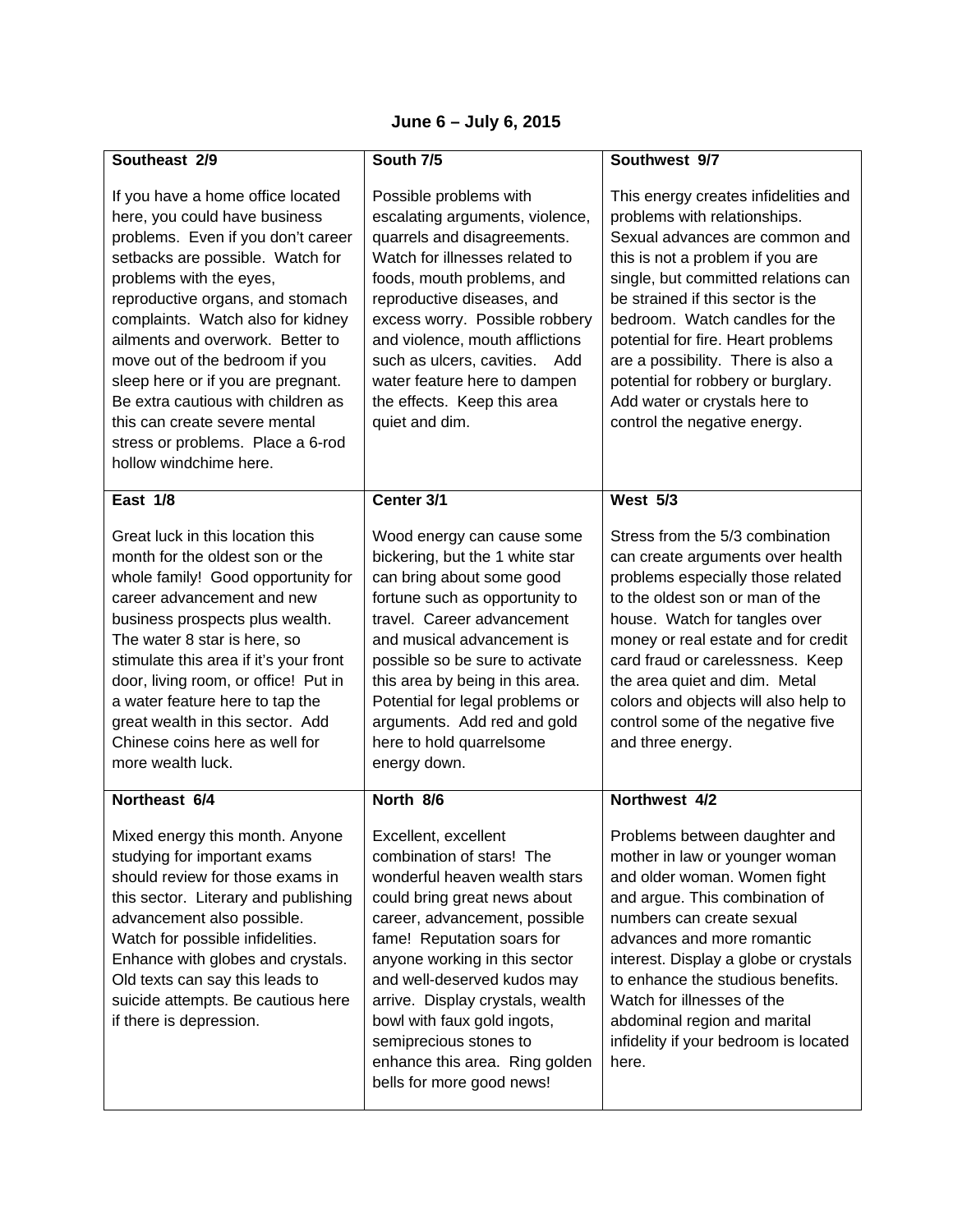# **July 7 – August 7, 2015**

| Southeast 2/8                                                                                                                                                                                                                                                                                                                                                                                                           | South 7/4                                                                                                                                                                                                                                                                                                                                                                                                  | Southwest 9/6                                                                                                                                                                                                                                                                                                                                                                                                        |
|-------------------------------------------------------------------------------------------------------------------------------------------------------------------------------------------------------------------------------------------------------------------------------------------------------------------------------------------------------------------------------------------------------------------------|------------------------------------------------------------------------------------------------------------------------------------------------------------------------------------------------------------------------------------------------------------------------------------------------------------------------------------------------------------------------------------------------------------|----------------------------------------------------------------------------------------------------------------------------------------------------------------------------------------------------------------------------------------------------------------------------------------------------------------------------------------------------------------------------------------------------------------------|
| Potential for good wealth<br>advancement and news for the<br>oldest daughter. This sum of<br>ten combination $(2+8=10)$<br>ensures good wealth aspects.<br>Be sure to display water or a<br>water feature or water-related<br>figures here. Potential for good<br>career advancement as well.<br>Watch for stomach complaints<br>and stress. Add 6 Chinese<br>coins here.                                               | Good opportunity for exams and<br>writers to move ahead. Romantic<br>potential is also good and look for<br>setups from friends. Watch for<br>miscarriage energy or for problems<br>related to the hands, legs, or thighs.<br>Watch that injuries due to sharp<br>objects are tended to. Romantic<br>scandal can occur here especially if<br>the front door or bedroom is located<br>here.                 | Mixed energy creates uncertain<br>energy. Blood pressure could<br>rise and there could be<br>disagreements between<br>generations and among men.<br>Possible windfall for the residents<br>of the house or whoever resides<br>in this sector. Display gems,<br>stones, crystals here to boost the<br>benevolent 6 energy.                                                                                            |
| East 1/7                                                                                                                                                                                                                                                                                                                                                                                                                | Center 3/9                                                                                                                                                                                                                                                                                                                                                                                                 | <b>West 5/2</b>                                                                                                                                                                                                                                                                                                                                                                                                      |
| Watch for quick romantic<br>involvements that lead nowhere<br>and dog bites or animal attacks.<br>Violence and robbery star could<br>cause problem. Injury is also<br>possible. Watch sharp objects<br>and competitors. Worry of<br>eviction of sudden need to<br>move. Family could be testy<br>and prone to sniping or harsh,<br>cutting words.                                                                       | Potential for excellent fame and<br>recognition. Good family luck and<br>happy times abound. Add red and<br>gold in this area or 6 round crystal<br>balls to create smooth beneficial<br>heaven energy if there is bickering<br>between generations (kids and<br>grandparents). Potential for fame<br>for the family, good area for study<br>for children, but potential for fire.<br>No need to activate. | Serious health and wealth<br>problems here in the children's<br>sector. Move out of bedrooms<br>located in this sector, particularly<br>if these belong to children. If any<br>illness occurs, see a doctor right<br>away. Watch for fires in this area<br>and strenuously avoid candles.<br>Keep this area quiet and dim.<br>Add moving metal to exhaust the<br>negative earth energy.                              |
| Northeast 6/3                                                                                                                                                                                                                                                                                                                                                                                                           | North 8/5                                                                                                                                                                                                                                                                                                                                                                                                  | Northwest 4/1                                                                                                                                                                                                                                                                                                                                                                                                        |
| Careful of accident or injury to<br>legs or while traveling. Children<br>should be most careful. Some<br>conflict occurs here and could<br>create stress for young sons.<br>Potential for a windfall and<br>some good energy for picking<br>stocks and investments. Add<br>wealth bowl to this area to<br>stimulate wealth potential. Add<br>laughing Buddha or red and<br>gold colors here to curb<br>negative energy. | The 8/5 luck is not very good here.<br>Possible bone problems and<br>unhappy occupants of the house.<br>There could be problems on the job,<br>such as layoff or illness that keeps<br>you from working. Watch for<br>ailments to limbs and joints and<br>stomach. Add metal elements, 6-<br>rod windchime, pendulum clock, to<br>dampen the negative energy.                                              | Excellent potential for artists,<br>writers, and academics! Good<br>luck comes from others<br>(publishers?) can be gained in<br>this sector. Singles can also<br>improve prospects and beneficial<br>introductions from others (blind<br>dates?). Display crystals here to<br>boost the great energy, pairs of<br>ducks for love energy, and pens<br>or calligraphy sets to enhance<br>writing and academic success. |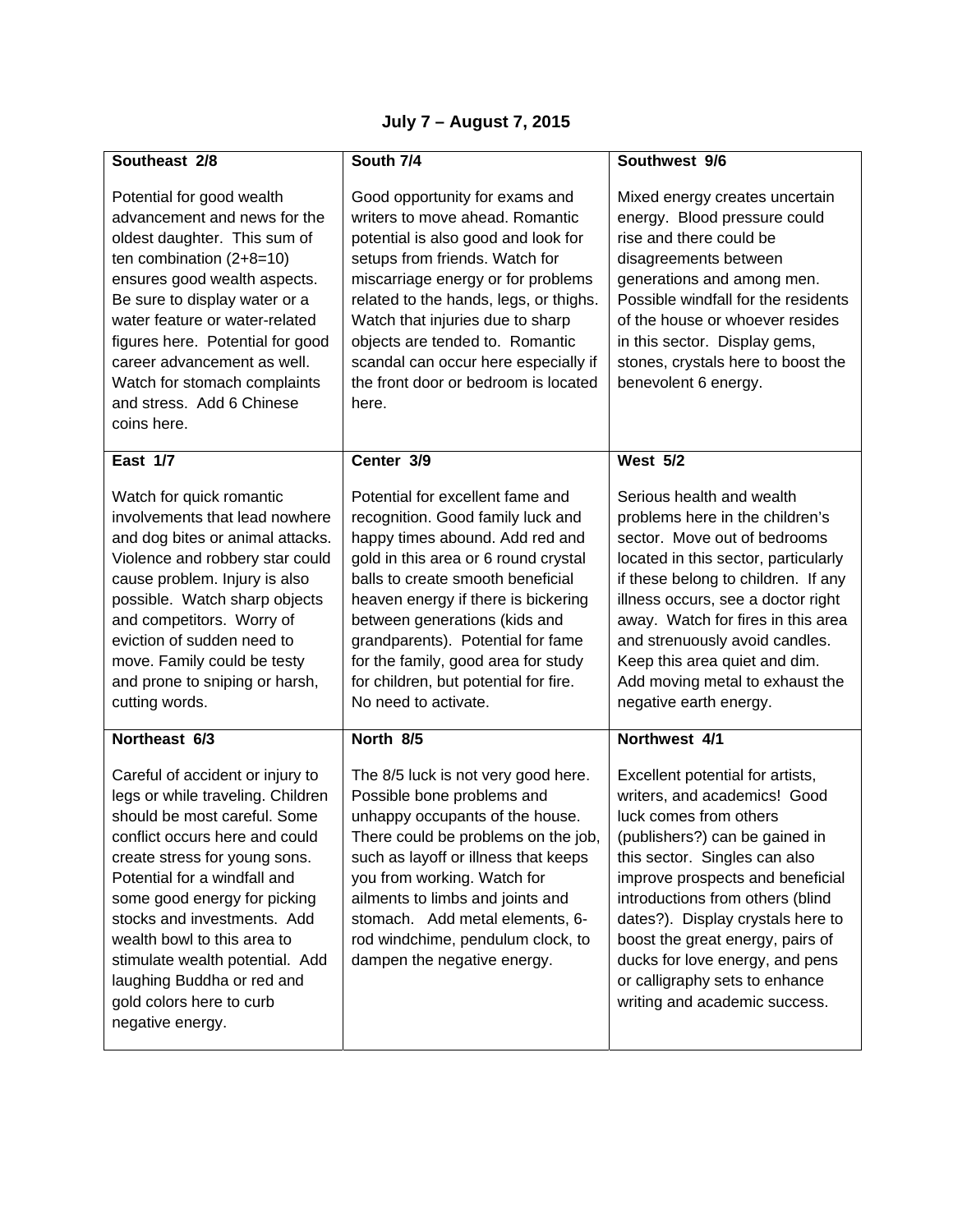| August 8 - September 7, 2015 |  |
|------------------------------|--|
|------------------------------|--|

| Southeast 2/7                                                                                                                                                                                                                                                                                                                                                                                                                                                   | South 7/3                                                                                                                                                                                                                                                                                                                                                                                           | Southwest 9/5                                                                                                                                                                                                                                                                                                                                                                                                                                 |  |
|-----------------------------------------------------------------------------------------------------------------------------------------------------------------------------------------------------------------------------------------------------------------------------------------------------------------------------------------------------------------------------------------------------------------------------------------------------------------|-----------------------------------------------------------------------------------------------------------------------------------------------------------------------------------------------------------------------------------------------------------------------------------------------------------------------------------------------------------------------------------------------------|-----------------------------------------------------------------------------------------------------------------------------------------------------------------------------------------------------------------------------------------------------------------------------------------------------------------------------------------------------------------------------------------------------------------------------------------------|--|
| The loss and robbery star strikes the<br>wealth sector. Injury could occur to<br>the oldest daughter from sharp<br>objects, cuts, or accidents. Be careful<br>when working with metal objects here.<br>A water feature here will drain the<br>negative metal energy and boost the<br>wealth sector. Watch this area for<br>robbery or break-ins, electrical fires.<br>Because this is the wealth sector,<br>watch for online fraud.                             | Exercise extra caution in this<br>sector from arguments. These<br>arguments can escalate to<br>threats. Fortunately, there is a<br>potential for wealth because the<br>7 and 3 create a sum of ten<br>area. To boost the wealth<br>potential, add a water feature<br>here and bright lights.                                                                                                        | There is severe misfortune in this<br>sector this month and could cause<br>mental illness, particularly if a front<br>door or bedroom falls in this<br>sector. Add metal objects here to<br>exhaust the negative earth energy<br>(5) that is fed by the annual fire<br>star (9). Avoid having any candles<br>or bright lights here and keep the<br>area quiet and as unoccupied as<br>possible. Watch for stomach, heart<br>and eye problems. |  |
| East 1/6                                                                                                                                                                                                                                                                                                                                                                                                                                                        | Center 3/8                                                                                                                                                                                                                                                                                                                                                                                          | <b>West 5/1</b>                                                                                                                                                                                                                                                                                                                                                                                                                               |  |
| There is wonderful energy in the<br>family sector this month capable of<br>bringing heaven energy and good<br>luck to anyone who lives or works in<br>this sector or if the bedroom is located<br>here. Add metal objects, such as<br>windchimes, Chinese coins, bells,<br>etc., to bring good career growth and<br>more prosperity and good news.<br>Crystals are also excellent energizers<br>here. Watch for potential headaches<br>to develop and overwork. | The wealth star shines on the<br>sector of health, wealth and<br>happiness sector this month.<br>Activate this area for good<br>wealth and great fortune.<br>Watch the health of children,<br>however, as this combination<br>can create health problems for<br>young children, such as<br>asthma, problems with limbs.<br>Move children if their rooms are<br>here.                                | White 1 star brings financial and<br>business opportunity. However,<br>watch for health afflictions for<br>children, the mouth or kidney<br>stones. Pregnant women should<br>be cautious and avoid this sector<br>as it can cause premature labor or<br>miscarriage. Bladder, stomach,<br>genital problems can also arise.<br>Add lush plants and flowers to this<br>area to drain the negative effects<br>of both the 5/1 stars.             |  |
| Northeast 6/2                                                                                                                                                                                                                                                                                                                                                                                                                                                   | North 8/4                                                                                                                                                                                                                                                                                                                                                                                           | Northwest 4/9                                                                                                                                                                                                                                                                                                                                                                                                                                 |  |
| The 2 illness star works in this sector<br>this month. Some good news for<br>wealth, though, through real estate.<br>Be careful of any candles in this area.<br>Better not to have them at all. Metal<br>objects keep the earth star from being<br>too troublesome and stimulate the<br>wealth potential of this sector.                                                                                                                                        | Real estate potential resides in<br>this sector this month.<br>Romantic attractions can create<br>problems. Avoid having<br>children located here. Sales<br>people can advance and should<br>try to make presentations in this<br>sector. A water feature will help<br>boost sales. A wealth bowl of<br>semiprecious stones will boost<br>the wealth potential and<br>advance creative achievement. | Anyone involved in the creative<br>fields can advance if they work in<br>this sector. Keep this sector active<br>with energy and activity.<br>Romantic, travel and social luck<br>appears in the helpful people<br>sector this month. Display ducks<br>in this sector to stimulate romantic<br>energy. No extra stimulation is<br>required. A good time to network<br>and make new contacts especially<br>for the man of the house.           |  |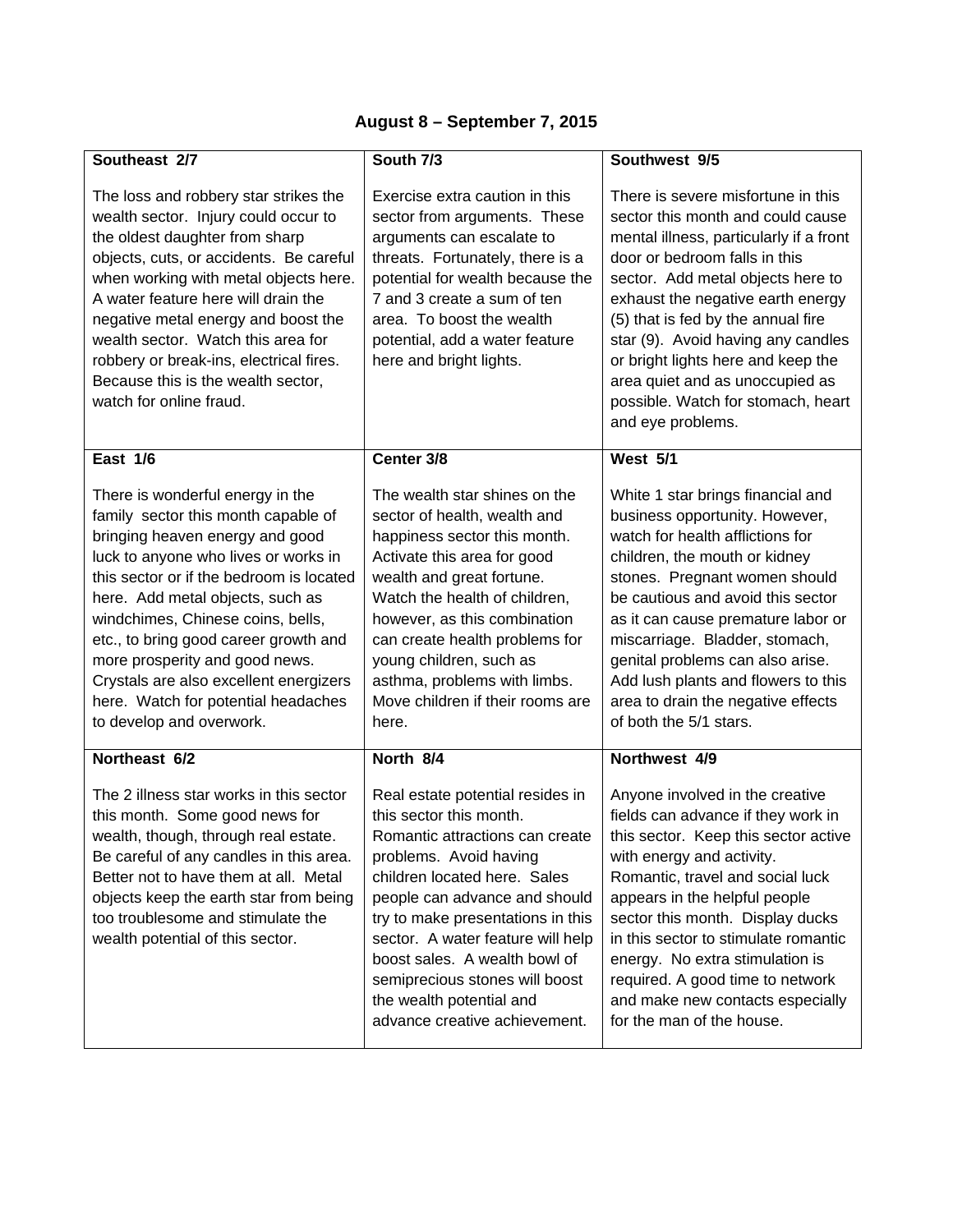| September 8 – October 7, 2015 |  |  |  |  |
|-------------------------------|--|--|--|--|
|-------------------------------|--|--|--|--|

| Southeast 2/6                                                                                                                                                                                                                                                                                                                                                                                                                                                        | South 7/2                                                                                                                                                                                                                                                                                                                                                                  | Southwest 9/4                                                                                                                                                                                                                                                                                                                                                                                                                                   |
|----------------------------------------------------------------------------------------------------------------------------------------------------------------------------------------------------------------------------------------------------------------------------------------------------------------------------------------------------------------------------------------------------------------------------------------------------------------------|----------------------------------------------------------------------------------------------------------------------------------------------------------------------------------------------------------------------------------------------------------------------------------------------------------------------------------------------------------------------------|-------------------------------------------------------------------------------------------------------------------------------------------------------------------------------------------------------------------------------------------------------------------------------------------------------------------------------------------------------------------------------------------------------------------------------------------------|
| Surprise money could come from<br>out of nowhere this month.<br>Winnings? Overdue payments?<br>Look for these this month if your<br>door, living room, or bedroom is<br>located here. Metal objects keep<br>the earth star from being too<br>troublesome and stimulate the<br>wealth potential of this sector.                                                                                                                                                       | The illness star strikes sector of<br>fame and reputation. Watch for<br>gossip and politics at work or in<br>your social interactions.<br>Careful not to make this area<br>too bright or loud. Illness<br>energy can take the form of<br>stomach problems, miscarriage,<br>or problems with the face (eyes,<br>mouth) and heart. Careful of<br>electrical or fire hazards. | Romantic attractions are possible<br>at this time, but maybe from a<br>stalker. Avoid having children<br>located here. A wealth bowl of<br>semiprecious stones, crystal, or<br>globe will boost the wealth, travel<br>potential and advance creative and<br>academic achievement of this<br>sector this month. Writers and<br>creative types can advance.<br>Prepare manuscripts in this sector.                                                |
| <b>East 1/5</b>                                                                                                                                                                                                                                                                                                                                                                                                                                                      | Center 3/7                                                                                                                                                                                                                                                                                                                                                                 | <b>West 5/9</b>                                                                                                                                                                                                                                                                                                                                                                                                                                 |
| This is a bad combination of<br>energies and clash of earth (5) and<br>water (1). Watch for health<br>afflictions for sons and the whole<br>family. Relationships and finances<br>may also suffer. Pregnant women<br>should be cautious and avoid this<br>sector. Bladder, stomach, and<br>genital problems can arise. Add<br>lush plants/ flowers to this area to<br>drain negative effects of the 5/1<br>stars.                                                    | Exercise extra caution in this<br>sector from arguments. These<br>arguments can escalate to<br>threats. Fortunately, there is a<br>potential for wealth because the<br>7 and 3 create a sum of ten<br>area. To boost the wealth<br>potential, add a water feature<br>here and bright lights.                                                                               | There is severe misfortune in this<br>sector this month and could cause<br>serious illness for the children and<br>daughters in the house, particularly<br>if a front door or bedroom falls in<br>this sector. Add metal objects<br>here to exhaust the negative earth<br>energy (5) that is fed by the annual<br>fire star (9). Avoid having any<br>candles or bright lights here and<br>keep the area quiet and as<br>unoccupied as possible. |
| Northeast 6/1                                                                                                                                                                                                                                                                                                                                                                                                                                                        | North 8/3                                                                                                                                                                                                                                                                                                                                                                  | Northwest 4/8                                                                                                                                                                                                                                                                                                                                                                                                                                   |
| Promotion and prestige here this<br>month. Wonderful energy in this<br>sector this month capable of<br>bringing wealth energy and good<br>luck to anyone who lives or works<br>in this sector or if the bedroom is<br>located here. Ask for a promotion<br>if you work, sleep, or have a door<br>in this sector. Add lots of metal<br>objects, such as windchimes,<br>Chinese coins, bells, etc., to bring<br>good career growth and more<br>prosperity & good news. | Mixed energy brings some<br>literary fame and money. But<br>children fight among<br>themselves. Careful of injuries<br>to young children. Limbs are<br>particularly affected. Move<br>elderly, sick or pregnant women<br>from this sector. Add moving<br>metal to stop negative<br>influences.                                                                             | The wealth star visits the man of<br>the house and brings opportunity<br>and financial benefits. But do avoid<br>having children located here. A<br>wealth bowl of semiprecious<br>stones, crystal, or globe will boost<br>the wealth, travel potential and<br>advance creative and academic<br>achievement of this sector this<br>month. Writers and creative types<br>can advance. Prepare<br>manuscripts in this sector.                     |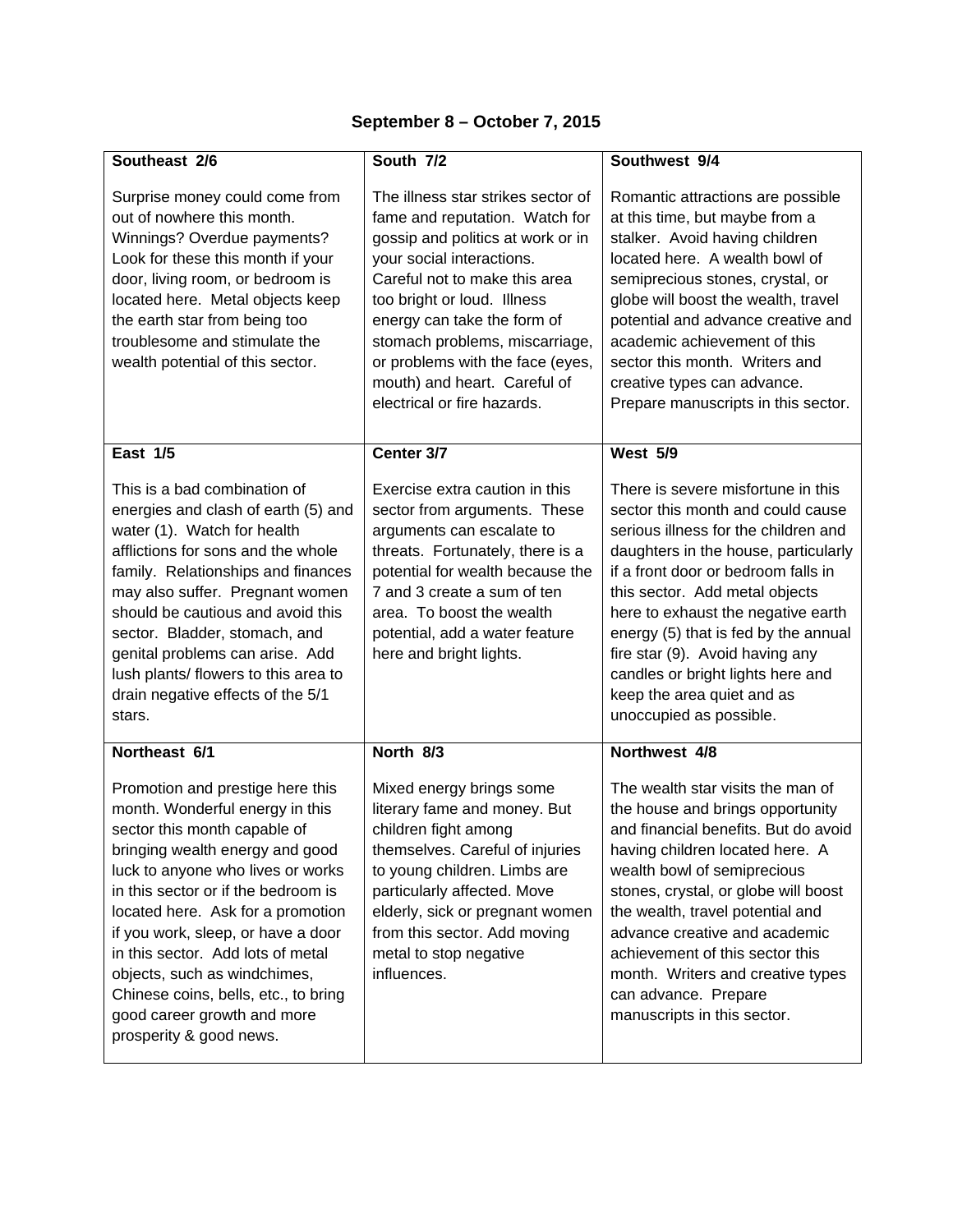| Southeast 2/5                                                                                                                                                                                                                                                                                                                                                                                                                                                                | South 7/1                                                                                                                                                                                                                                                                                                                                                                                                 | Southwest 9/3                                                                                                                                                                                                                                                                                                                                                                                                                      |
|------------------------------------------------------------------------------------------------------------------------------------------------------------------------------------------------------------------------------------------------------------------------------------------------------------------------------------------------------------------------------------------------------------------------------------------------------------------------------|-----------------------------------------------------------------------------------------------------------------------------------------------------------------------------------------------------------------------------------------------------------------------------------------------------------------------------------------------------------------------------------------------------------|------------------------------------------------------------------------------------------------------------------------------------------------------------------------------------------------------------------------------------------------------------------------------------------------------------------------------------------------------------------------------------------------------------------------------------|
| This sector has the worst energy of<br>them all this month. Be very, very<br>cautious. Women are especially<br>vulnerable and could become with<br>serious illness like cancer, broken<br>limbs, etc. Avoid candles and<br>bright lights and loud noise. Be<br>very careful about investments and<br>finances this month. Move<br>pregnant women from this area. If<br>door is here, use another door.<br>Hang a six-rod windchime in this<br>sector and add metal elements. | Good prosperity at work but<br>watch for coworkers who are<br>saying bad things about you.<br>Display a rooster at work.<br>Watch for injuries related to<br>metal. Add a water feature<br>here to handle the metal energy<br>and stimulate the 1 wealth star.<br>Good energy for sales people<br>and for travel. A good time to<br>interview and receive<br>introductions from friends for a<br>new job! | Students excel this month.<br>Potential, though, for some<br>recognition and fame for women<br>and young men. Intelligence<br>heightened, rise in income from<br>education. Add lights and red<br>colors to stimulate the fame<br>element but avoid candles. Watch<br>for argumentative women and<br>testy tempers.                                                                                                                |
| East 1/4                                                                                                                                                                                                                                                                                                                                                                                                                                                                     | Center 3/6                                                                                                                                                                                                                                                                                                                                                                                                | <b>West 5/8</b>                                                                                                                                                                                                                                                                                                                                                                                                                    |
| Literary fame. Family members<br>and sons advance academically or<br>romantically. Writers and artists get<br>a boost if their offices, door, or<br>bedroom is located in this sector.<br>Sons meet potential mates, too, or<br>have plenty to choose from.<br>Display ducks here to boost the<br>romantic potential. Add pens and<br>calligraphy to this area if you are a<br>writer or student. Excellent location<br>to study for exams or write.                         | Display faux gold and bars of<br>gold or round crystal balls (6) to<br>stimulate prosperity and heaven<br>luck and make testy teenagers<br>easier to live with! Potential<br>problems with legs or injury<br>while traveling. Take<br>precautions.                                                                                                                                                        | The prosperity star resides in this<br>sector this month. Display a<br>water feature here to boost the<br>wealth potential of this sector.<br>Careful of injuries to limbs. Move<br>children out of this sector.<br>Youngest daughter could become<br>ill, boys could become sick or<br>break limbs.                                                                                                                               |
| Northeast 6/9                                                                                                                                                                                                                                                                                                                                                                                                                                                                | North 8/2                                                                                                                                                                                                                                                                                                                                                                                                 | Northwest 4/7                                                                                                                                                                                                                                                                                                                                                                                                                      |
| Watch for disagreements from the<br>youngest son and husband,<br>children. Males could become<br>rebellious. Watch for lung<br>problems and blood pressure<br>difficulties, particularly for man of<br>the house if this sector has the<br>front door, bedroom, kitchen, or<br>living area. Add crystals to boost<br>heaven luck and hold down<br>quarrels.                                                                                                                  | Possible psychic insights this<br>month. Watch dreams. The<br>illness star is transformed this<br>month because of the sum of<br>ten configuration. A good time<br>to ask for a raise at work.<br>Careful of illnesses related to<br>the ears and head. Very young<br>and very old people should<br>avoid this sector. Add water<br>here to drown the two star and<br>stimulate the wealth potential.     | Arguments and bickering in the<br>household could results in harsh.<br>words being spoken. Accidents<br>from metal can also occur. The<br>man of the house could also be<br>threatened with robbery or with<br>slander or accusations about<br>sexual promiscuity. Couples<br>could separate; divorce. Add<br>bright lights here to exhaust the<br>negative wood (4) and metal (7)<br>energy. Or add water to drain the<br>7 star. |

#### **October 8 – November 6, 2015**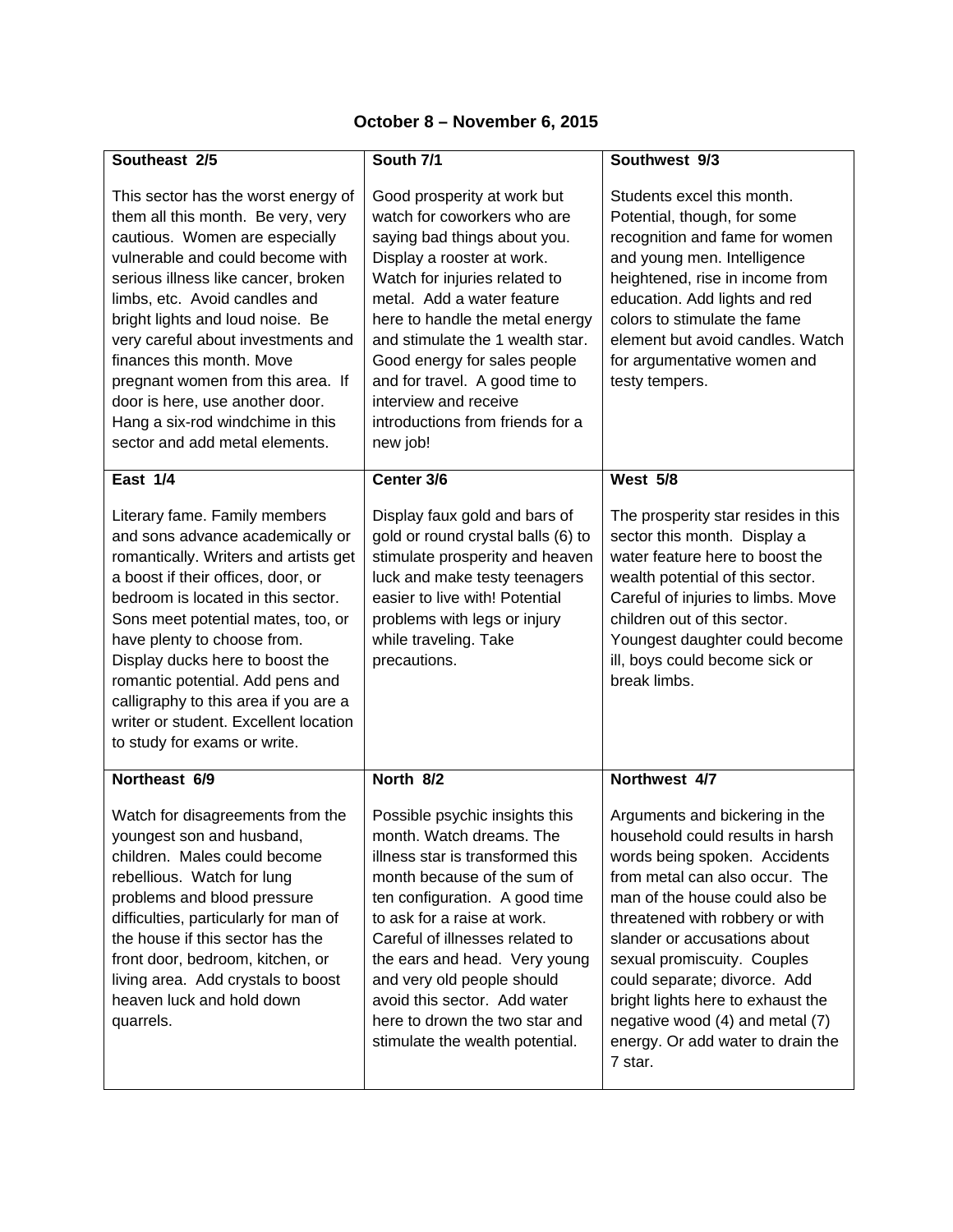| Southeast 2/4                                                                                                                                                                                                                                                                                                                                                                                                                              | South 7/9                                                                                                                                                                                                                                                                                                                                                                                                                                                                              | Southwest 9/2                                                                                                                                                                                                                                                                                                                                                                                            |
|--------------------------------------------------------------------------------------------------------------------------------------------------------------------------------------------------------------------------------------------------------------------------------------------------------------------------------------------------------------------------------------------------------------------------------------------|----------------------------------------------------------------------------------------------------------------------------------------------------------------------------------------------------------------------------------------------------------------------------------------------------------------------------------------------------------------------------------------------------------------------------------------------------------------------------------------|----------------------------------------------------------------------------------------------------------------------------------------------------------------------------------------------------------------------------------------------------------------------------------------------------------------------------------------------------------------------------------------------------------|
| This combination of numbers can<br>create sexual advances and more<br>romantic interest. Or it could<br>translate to literary and academic<br>luck. Display a globe or crystals to<br>enhance the studious benefits.<br>Watch for bickering between<br>females or difficult women at work<br>or women arguing about money.<br>Watch for illnesses of the<br>abdominal region and marital<br>infidelity if your bedroom is located<br>here. | Be careful if this area is your<br>bedroom. It's possible that you<br>may be arguing more than<br>usual. If your front door is in<br>this sector, be extra cautious as<br>burglary and robbery is<br>possible. Watch any candles<br>as the possibility of fire is also<br>likely with this energy. Fidelity<br>is also an issue as excess<br>sexual energy is pronounced in<br>this sector (good for bachelors).<br>Watch for heart problems if<br>your bedroom/front door is<br>here. | If you have a home office located<br>here, you could have business<br>problems. Even if you don't social<br>setbacks are possible. Watch for<br>problems with the eyes,<br>reproductive organs, and stomach<br>complaints. Better to move out of<br>the bedroom if you sleep here.<br>Financial or illness problems for<br>the woman of the house. Add 6-<br>rod hollow windchime here.                  |
| <b>East 1/3</b>                                                                                                                                                                                                                                                                                                                                                                                                                            | Center 3/5                                                                                                                                                                                                                                                                                                                                                                                                                                                                             | <b>West 5/7</b>                                                                                                                                                                                                                                                                                                                                                                                          |
| Mixed energy can bring either<br>fame or argumentsmaybe both.<br>Add red/gold in this area as well to<br>keep arguments from escalating.<br>Watch for liver-related problems in<br>this area. Anyone in these sectors<br>will become more difficult if they<br>stay here. Expect the unexpected<br>from anyone residing in this sector.<br>Add bright lights and red colors to<br>exhaust the negative energy.                             | Watch for money problems and<br>reckless spending. Speculation<br>in stocks and investments are<br>not wise. All financial decisions<br>should be carefully thought over<br>as there can be bankruptcy.<br>Health problems could also be<br>severe, especially if bedroom is<br>here. Broken limbs are also a<br>possibility. Add a pendulum<br>clock or fan to drain the<br>negative energy.                                                                                          | Children could suffer from injury by<br>metal this month. Possible<br>problems with escalating<br>arguments, violence, quarrels and<br>disagreements over money.<br>Watch for illnesses related to<br>foods, mouth problems, and<br>bullying. Possible robbery and<br>violence. Watch for bleeding<br>problems. Drug-related problems<br>also possible. Add water feature<br>here to dampen the effects. |
| Northeast 6/8                                                                                                                                                                                                                                                                                                                                                                                                                              | North 8/1                                                                                                                                                                                                                                                                                                                                                                                                                                                                              | Northwest 4/6                                                                                                                                                                                                                                                                                                                                                                                            |
| Excellent wealth stars could bring<br>great news about studies,<br>education or writing. Expect good<br>news about real estate, career, or<br>even fame. BIG help for the sons<br>of the house! Reputation soars for<br>anyone working in this sector.<br>Watch for stress and overworking.<br>Consider buying property. Display<br>fountain in this sector if it is a living<br>room, dining, room, or front door<br>area.                | Great health and financial luck<br>in this location this month!<br>Good opportunity for career<br>advancement and new<br>business prospects. Bird or<br>horse figures and pictures<br>stimulate the annual 8 star.<br>Add red and gold to keep<br>arguments at bay. Careful of<br>genital and kidney ailments.                                                                                                                                                                         | The windfall star visits! Possible<br>surprise money for anyone who<br>works in this sector. Windfalls and<br>money attached to education,<br>exams, sales or literary works.<br>Possible literary fame and<br>academic success. Add gems and<br>stones here to enhance. However,<br>investments and stocks could be<br>lucrative.                                                                       |

#### **November 7 – December 6, 2015**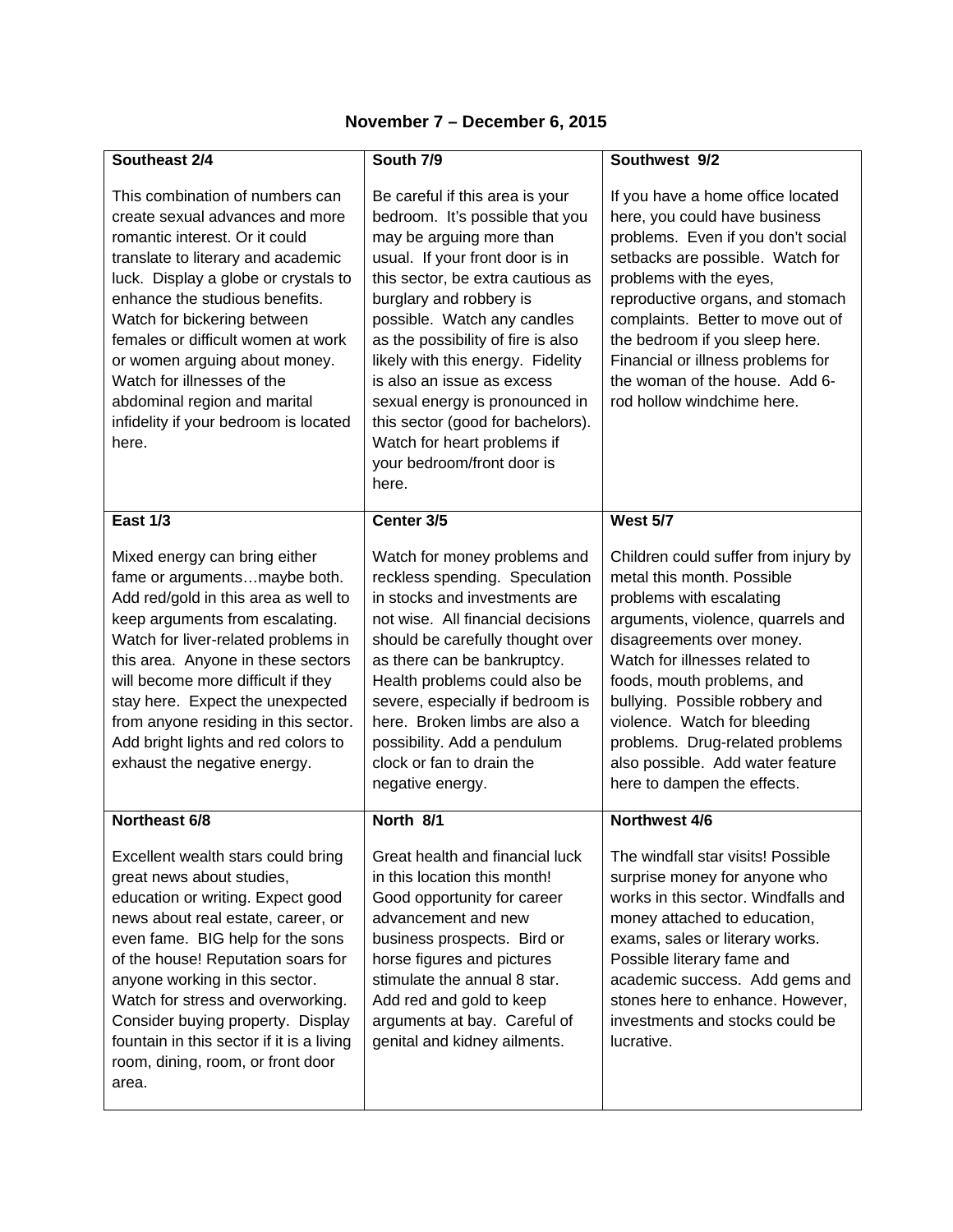| Southeast 2/3                                                                                                                                                                                                                                                                                                                                                                                                                                                                    | South 7/8                                                                                                                                                                                                                                                                                                                                                       | Southwest 9/1                                                                                                                                                                                                                                                                                                                                                                                                         |
|----------------------------------------------------------------------------------------------------------------------------------------------------------------------------------------------------------------------------------------------------------------------------------------------------------------------------------------------------------------------------------------------------------------------------------------------------------------------------------|-----------------------------------------------------------------------------------------------------------------------------------------------------------------------------------------------------------------------------------------------------------------------------------------------------------------------------------------------------------------|-----------------------------------------------------------------------------------------------------------------------------------------------------------------------------------------------------------------------------------------------------------------------------------------------------------------------------------------------------------------------------------------------------------------------|
| The 2/3 elements clash and can<br>create arguments and bickering -<br>especially over money and<br>savings. Gossip and arguments<br>could even result in legal disputes.<br>Keep the area quiet and dimly lit.<br>Watch for stressful relationships<br>and money worries. Sons and<br>daughters may also argue.<br>Stomach problems may also arise.<br>Add red and gold to this area to<br>calm it or add a laughing Buddha<br>figure.                                           | Looking for love? Good love<br>potential among young people<br>is possible, so singles, take<br>note. Water features placed<br>here bring big money gains.<br>Want to gain ground over your<br>competition? You can this<br>month. Lost a girlfriend to<br>another man? This is the<br>month you could win her back.<br>Display gemstones in this area.         | Women have a real chance to<br>make money this month! If<br>interviewing for a job, you will beat<br>the competition. Consider a<br>fountain in this area to boost the<br>wealth potential as this is a sum of<br>ten area. Do watch for heart<br>problems, venereal and<br>reproductive difficulties, fertility, or<br>miscarriage potential. Add crystals<br>and stone or earth elements to<br>control this energy. |
| <b>East 1/2</b>                                                                                                                                                                                                                                                                                                                                                                                                                                                                  | Center 3/4                                                                                                                                                                                                                                                                                                                                                      | <b>West 5/6</b>                                                                                                                                                                                                                                                                                                                                                                                                       |
| Watch for problems with health,<br>particularly the stomach. Careful<br>as accidents and other misfortunes<br>are possible. Watch for severe<br>family problems, especially if the<br>marital bedroom is here or the front<br>door is located here. Overbearing<br>women and timid males can cause<br>serious problems such as divorce<br>or separation. Use another door<br>instead. Watch for stomach<br>problems. Add a lush plant or<br>flowers here to control this energy. | Severe stress can be caused<br>here in this sector this month.<br>Oldest daughter worries, family<br>stress. Good sector for<br>academic success/writers.<br>Children do well with studies.<br>Avoid plants here because of<br>romantic-related gossip.<br>Crystals and globes help writers<br>and students. Bright lights and<br>red candles stop excess wood. | Possibility of recognition by others<br>or windfalls but the combination of<br>5/6 makes it dangerous for the<br>man of the house or anyone in the<br>house from injury to head.<br>Potential for cancer of internal<br>organs. Difficulties with stress and<br>mental fatigue. Careful of loss for<br>the man of the house with<br>investments or gambling or legal<br>problems.                                     |
| Northeast 6/7                                                                                                                                                                                                                                                                                                                                                                                                                                                                    | North 8/9                                                                                                                                                                                                                                                                                                                                                       | Northwest 4/5                                                                                                                                                                                                                                                                                                                                                                                                         |
| Watch for disagreements and<br>violence. Potential for bleeding<br>and blood loss. Move out of here if<br>there is pregnancy. Potential for<br>miscarriage. Add water here to<br>curb the metal energy or if this is a<br>bedroom, add blue linens, black<br>accents to control the metal<br>energy. Watch for dog bites.                                                                                                                                                        | Great social success and<br>money making opportunities<br>appear! Students excel this<br>month. Potential, though, for<br>some recognition and fame for<br>women and young men.<br>Intelligence heightened, rise in<br>income from education. Add<br>lights and red colors to<br>stimulate the fame element but<br>avoid candles.                               | The man of the house needs to<br>watch for significant health or<br>financial problems. There can even<br>be problems with a wandering eye.<br>Add metal here to help weaken the<br>5 star that's visiting this month.<br>Plants can also help drain the 5<br>star of some of its bite.                                                                                                                               |

# **December 7, 2015 – January 5, 2016**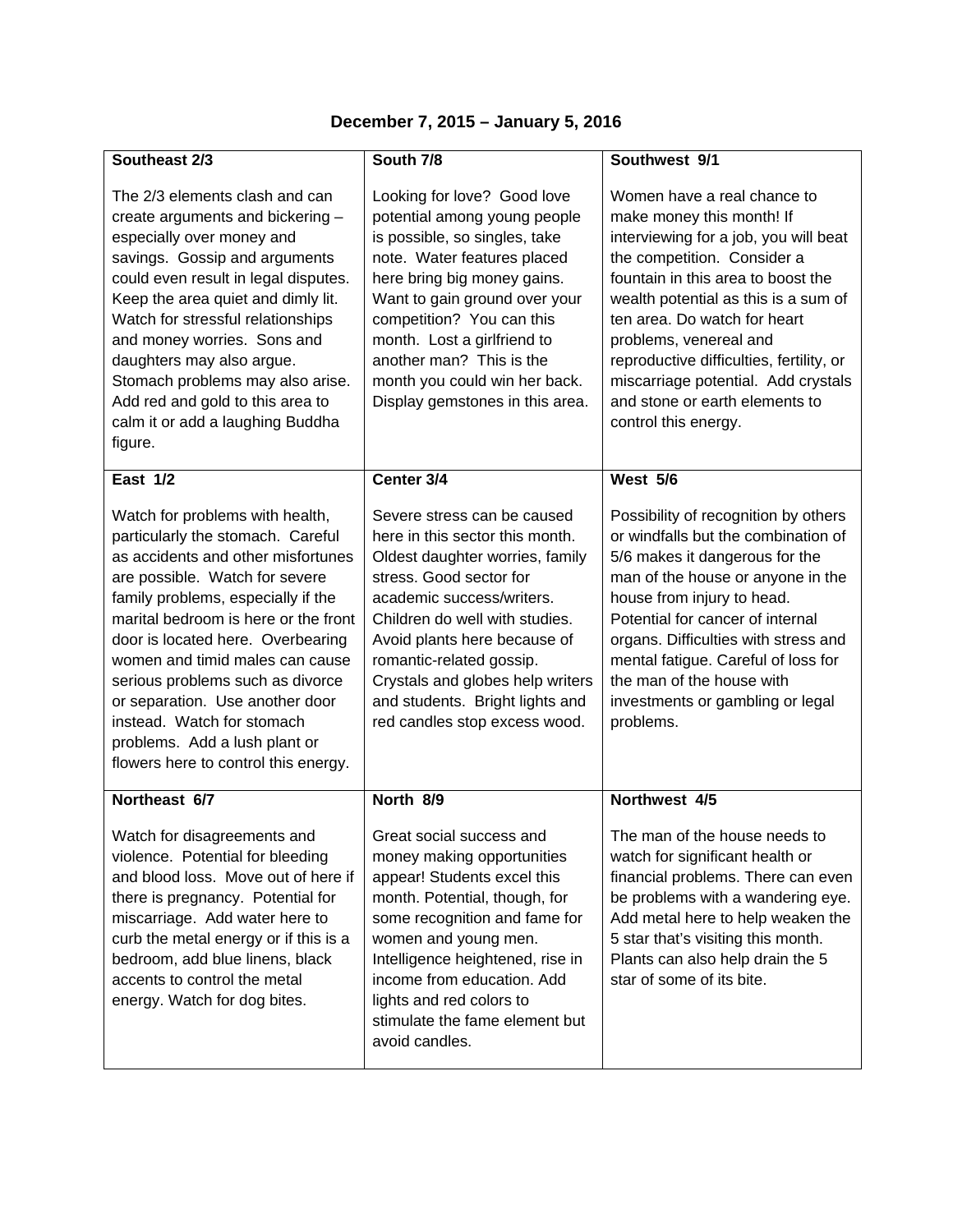| Southeast 2/2                                                                                                                                                                                                                                                                                                                                                                                                                                                           | South 7/7                                                                                                                                                                                                                                                                                                                                                                                                                                                              | Southwest 9/9                                                                                                                                                                                                                                                                                                                                                                                                                                          |
|-------------------------------------------------------------------------------------------------------------------------------------------------------------------------------------------------------------------------------------------------------------------------------------------------------------------------------------------------------------------------------------------------------------------------------------------------------------------------|------------------------------------------------------------------------------------------------------------------------------------------------------------------------------------------------------------------------------------------------------------------------------------------------------------------------------------------------------------------------------------------------------------------------------------------------------------------------|--------------------------------------------------------------------------------------------------------------------------------------------------------------------------------------------------------------------------------------------------------------------------------------------------------------------------------------------------------------------------------------------------------------------------------------------------------|
| Watch for excessive stress and<br>strain over money and/or health.<br>Watch for digestive, reproductive<br>complaint, or diseases of the liver.<br>Careful of accidents as the double 2<br>stars create excess illness and<br>accident energy. Because this is the<br>wealth sector, watch finances for<br>fraud. Add a 6 rod metal windchime<br>to exhaust this energy or lush plants<br>to drain this energy. Keep lights low,<br>and noise to a minimum.             | The fame sector hosts serious<br>robbery energy and injury by<br>metal. Be extra cautious if this<br>is your front door, living room,<br>or bedroom. Possible knife or<br>stab wounds and bleeding<br>problems. Add water here to<br>dissolve this negative energy.<br>Keep lights on and the area<br>well-lit. Watch if this is an area<br>where you work with tools as<br>serious accidents from cutting<br>or electricity.                                          | Home could be a source of parties<br>and social gatherings. The woman<br>of the house is in a party mood!<br>Good wealth luck and opportunity for<br>anyone working in this sector to<br>acquire wealth and make long-term<br>plans for income. Excellent for sales<br>people. Watch for arguments, eye or<br>heart problems. Pregnancy is a<br>strong possibility this month.                                                                         |
| East 1/1                                                                                                                                                                                                                                                                                                                                                                                                                                                                | Center 3/3                                                                                                                                                                                                                                                                                                                                                                                                                                                             | <b>West 5/5</b>                                                                                                                                                                                                                                                                                                                                                                                                                                        |
| Wealth and lots of it can be<br>accumulated here this month -<br>especially if you're front door or<br>office is located here. If you have an<br>office here, advancement is likely.<br>Work on money making ventures in<br>this sector. Creative types also do<br>well here, such as musicians,<br>writers, and artists. Display a water<br>feature here to magnify the good<br>energy. Or, display a picture of<br>water or place an aquarium here.                   | The whole family may be in a<br>bad mood this month or suffer<br>from depression or anger.<br>Squabbles and arguments are<br>likely. There could be health<br>complaints may abound. Make<br>this area bright with lamps, lava<br>lamps, or candles. This will<br>offset the negative wood<br>energy. Red colors are also<br>beneficial here.                                                                                                                          | The children's sector hosts some<br>very serious negative energy here.<br>There could be major loss of money,<br>serious accidents, or severe illness<br>such as cancer. Display 6-rod<br>windchime, add a fan, or metal to<br>stop the dreaded five energy. In the<br>bedroom, this affliction can cause<br>impotence. Keep the area dark and<br>quiet. Do not sleep here.                                                                            |
| Northeast 6/6<br>The double six combination can<br>create problems with lungs, although<br>there is a possibility of money luck in<br>this sector. Add 6 Chinese coins<br>here to tap the wealth potential. Be<br>careful if a shop is located here or<br>the kitchen as there is a potential for<br>cuts and bleeding. Watch for sharp<br>items in this area or electrical shock.<br>Add black elements to help control.<br>Possible educational wins for<br>students! | North 8/8<br>Terrific wealth and relationship<br>luck located here this month.<br>The potential for career<br>advancement, wonderful<br>business opportunities, and<br>financial gain are all possible<br>here. Great location for a home<br>office, front door, or bedroom.<br>Be sure to entertain clients here<br>for business advancement.<br>Add water here for great wealth<br>luck or ring a gold bell here if<br>you have an office located in<br>this sector. | Northwest 4/4<br>Success revolves around written<br>communication. Academic and<br>artistic and creative pursuits advance<br>in this sector. Romance luck also<br>flourishes. Men may see many<br>women being attracted to them. Add<br>plants or flowers to boost love luck if<br>you are single. Don't add water here<br>or it could cause marital or<br>relationship problems. Literary fame<br>and academic advancement and<br>recognition likely. |

# **January 5, 2016 – February 3, 2016**